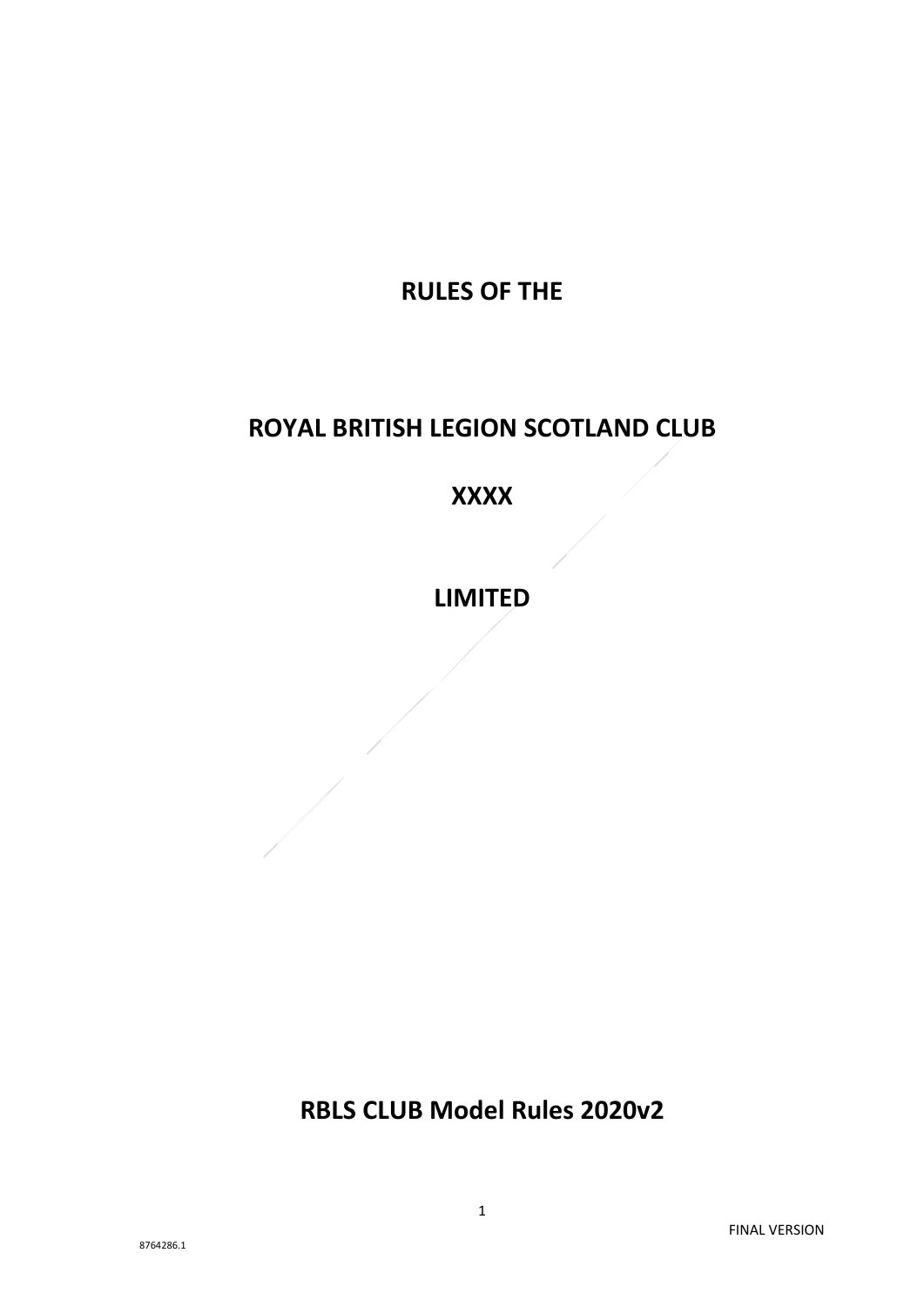#### **RULES OF**

#### **ROYAL BRITISH LEGION SCOTLAND CLUB**

#### **XXXX**

#### **LIMITED**

#### **Interpretation**

In these rules:

(a) "Act" shall mean the "Co-operative and Community Benefit Societies Act 2014 or any Act or Acts amending or in substitution for the same and for the time being in force;

(b) "Branch" shall mean a Branch of RBLS as defined in the RBLS Constitution and registered on the central database;

(c) "CEO" shall mean the Chief Executive Officer of RBLS;

(d) "Committee" shall mean the body formed to manage the club in accordance with these rules;

(e) "local newspaper" shall mean a newspaper circulating in or about the locality in which the Club's registered office is situated;

(f) "RBLS Member" shall mean a member of RBLS as defined in the RBLS Constitution;

(g) "fully paid up Members" include RBLS Ordinary Members, RBLS Life Members, members of RBLS Women's Section, RBLS Family members and RBLS Associate members as defined in the RBLS Constitution;

(h) "NBT" shall mean the charity trustees of RBLS, who are known as the National Board of Trustees, and who are RBLS' charity trustees in terms of the Charities and Trustee Investment (Scotland) Act 2005 and are elected or co-opted in terms of Clauses 10.4, 10.5 and 10.7 of the RBLS Constitution;

(i) "Area Executive" shall mean the executive committee appointed by an Area Council of RBLS as defined in the RBLS Constitution;

(j) "Model Club Rules" shall refer to the rules contained with this document.

(k) "records" shall mean books, documents or computer data;

(l) "RBLS" shall mean The Royal British Legion Scotland SCIO registered Scottish Charity SC003323;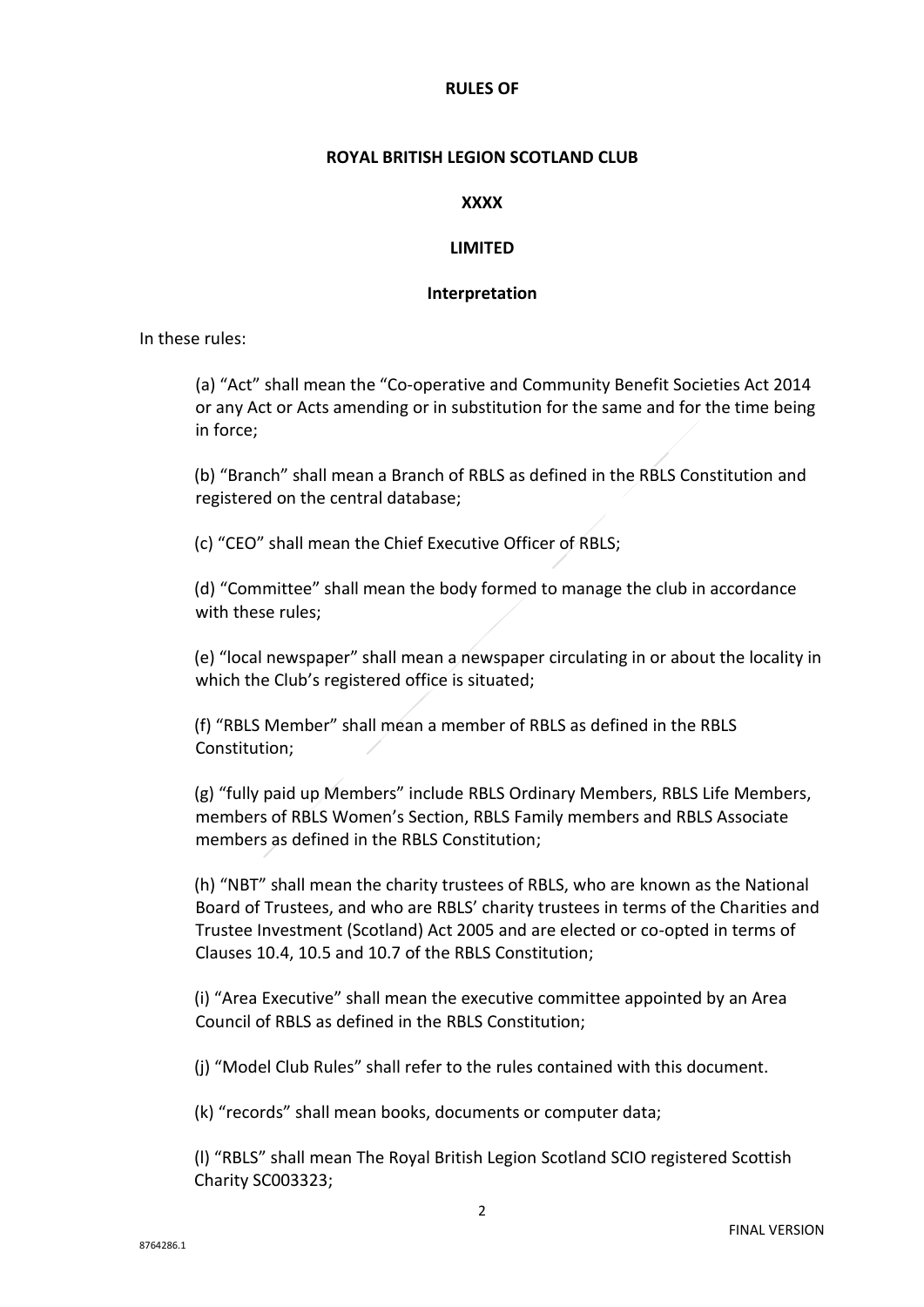(m) "RBLS Constitution" shall mean the Constitution of RBLS;

(n) "SCIO" shall mean a Scottish Charitable Incorporated Organisation;

(o) "RBLS Club" means a Branch Club as defined in the RBLS Constitution;

(p) "Club Member" shall have the meaning given in Rule 7.2.;

(q) "RBLS HQ" shall mean the Royal British Legion Scotland Edinburgh Headquarters, New Haig House, Logie Green, Edinburgh, EH7 4HR;

(r) "RBLS Life Members" shall mean an RBLS Ordinary Member awarded a National Certificate for Meritorious Service.;

(s) "RBLS Ordinary Member" means an Ordinary Member as defined in the RBLS Constitution;

(t) "RBLS Woman's Section" shall mean a RBLS formation established of which membership is open to women only;

(u) "steward" shall mean a person who manages a club on a day to day basis as required and instructed by the club committee;

(v) words importing the singular or plural shall include the plural and singular respectively;

(w) words importing the masculine gender shall include the feminine;

(x) reference to the NBT shall include successor bodies appointed within RBLS or given delegated responsibility within RBLS;

(y) reference to statutes and regulations shall include subsequent amendment, variation or re-enactment;

(z) reference to the RBLS Constitution and its contents shall include subsequent amendments and editions;

(a.1) any reference to the Chief Registrar, Registrar, Central Office or the Financial Conduct Authority (FCA) includes reference to the statutory successor or/of the relevant functions of any of them.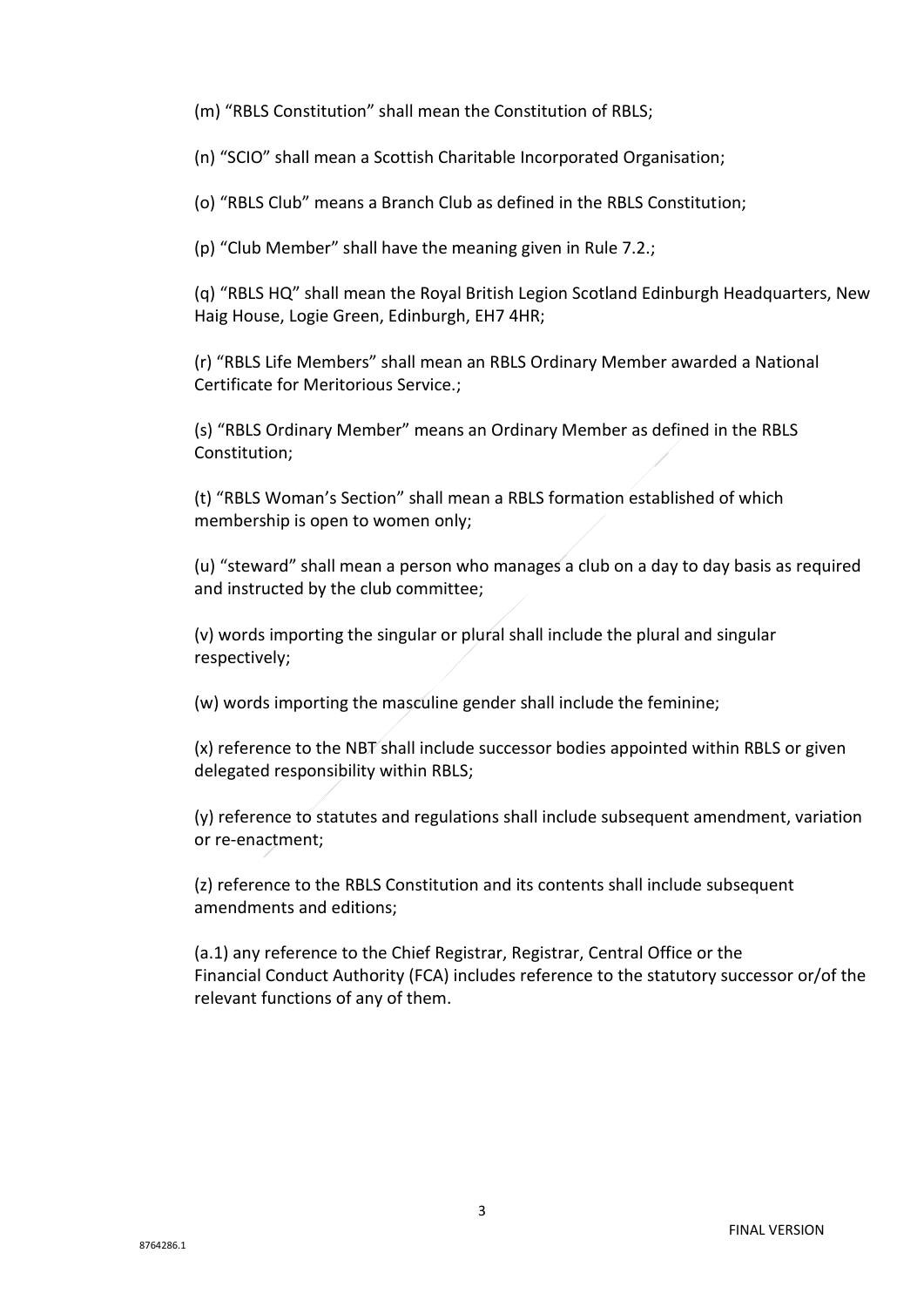# **1. Conditions, Names and Objects**

1.1. Conditions. The Co-operative Society (hereinafter called the "Club") is affiliated to a Branch of RBLS as an RBLS Club and shall comply with such conditions as may be prescribed from time to time by RBLS including but not restricted to the issue of a Licence to use the words "The Royal British Legion Scotland' and/or 'RBLS" in the Club's name, and the RBLS logo and brand. The Licence is to be displayed in a prominent position within the Club.

1.2. Name. The Club shall be named:

Royal British Legion Scotland Club XXXX Limited.

1.3. Objects. The objects of the Club shall be:

1.3.1. To advance the charitable aims laid down in the RBLS Constitution and to contribute to the charitable funds of RBLS by:

1.3.1.1. organising fund-raising;

1.3.1.2. supporting the Club's associated Branch in its aims and objectives e.g. host Branch meetings;

1.3.1.3. holding regular meetings with the associated Branch to discuss matters of mutual interest (e.g. new membership drive activities).

1.3.2. To carry out the business of a bona-fide members' club providing the means for social activity, mutual helpfulness, mental and moral improvement, recreation, and other advantages of club membership.

1.3.3. To promote comradeship amongst members of RBLS and the community, in the locality in which the Club is situated, and liaise with other Ex-Service Organisations.

#### **2. Office**

2.1. The Registered Office shall be at:

**XXXXX** 

**XXXX** 

Post Code XXXXXXX

2.2. Notice of any change in the address of the Registered Office shall be sent by the Club Secretary within seven days to RBLS HQ for registration with the FCA.

# **3. Seal of Club**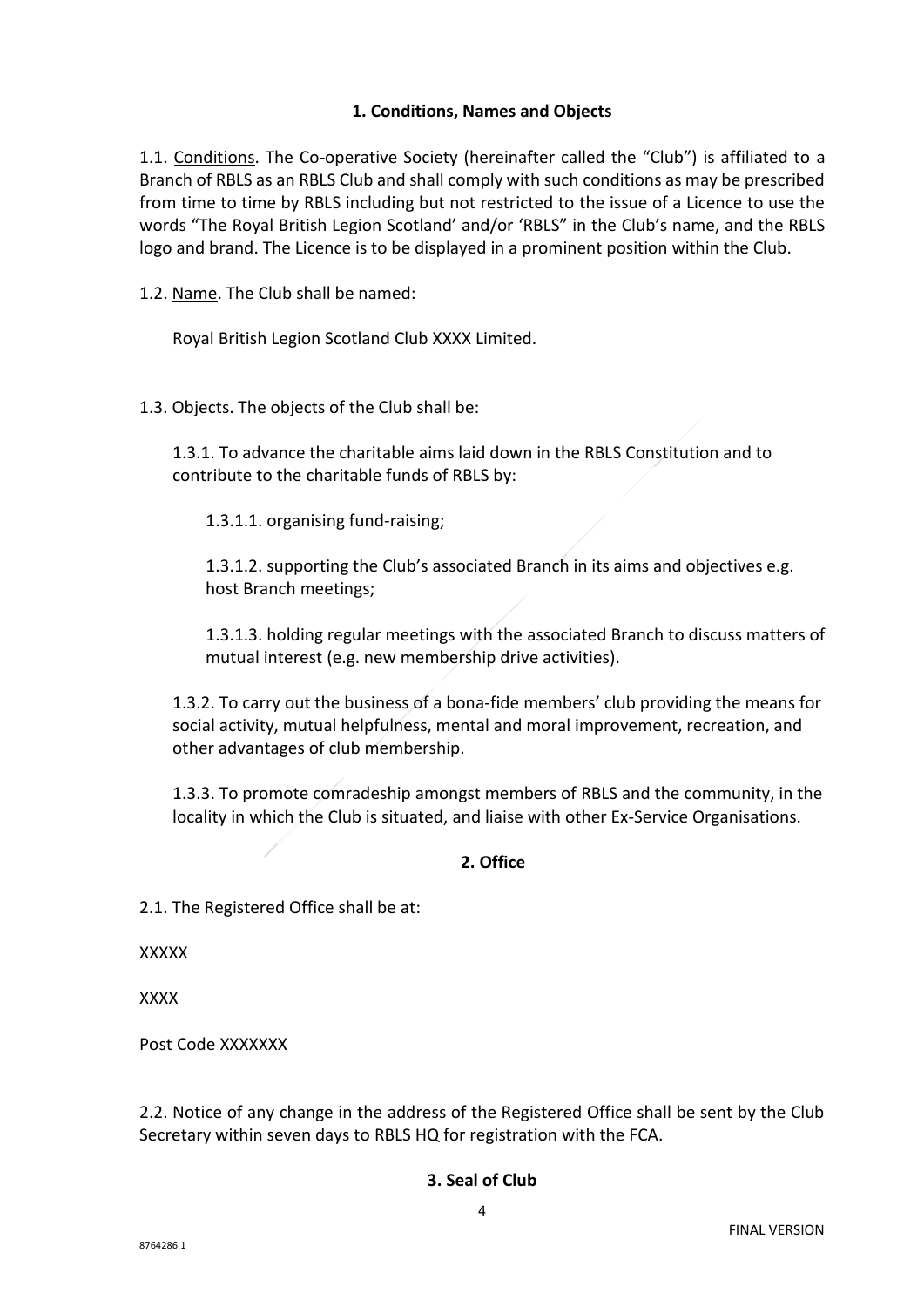3.1. The Club must in accordance with the Act have its name and FCA registration number in legible characters upon a seal ("the Seal").

3.2. The Seal shall be in the custody of the Club Secretary, or such other Officer as the Committee appoint, and shall be used only under the authority of a resolution of the Club Committee (see rule 18). Authentication of a document to which the seal is attached shall be supported by the dated signatures of two club members and by the Club Secretary.

## **4. Use of the Club's Name**

4.1. The registered name of the Club shall be permanently displayed on the outside of the Club premises. The full registered name shall, with the Club's registered address, be present on all business letters, notices, advertisements and other publications of the Club, in all bills of exchange, promissory notes, endorsements, cheques, and orders for money or goods purporting to be signed by or on behalf of the Club, and on all bills, invoices, receipts and letters of credit of the Club.

4.2. The limited liability of the Club Members shall be evident from the full title used in the above.

# **5. Rules**

5.1. Supply. The Committee shall ensure that the Club Secretary is supplied with copies of the Club's registered rules, for an initial free issue to all members on their admission to membership (Rule 8) and to any Club Members on request together with copies of all registered partial amendments for a payment not exceeding £5. A copy of the club rules shall be displayed on the Club Notice Board.

#### 5.2. Amendment.

5.2.1. No amendment of these rules is valid until registered by the Financial Conduct Authority (FCA) or their successor through RBLS HQ.

5.2.2. The NBT are the custodians of the Model Club Rules. Any amendment to these rules can only be granted with the agreement of the NBT.

5.3. These rules must be consistent with the RBLS Constitution and in the event of any inconsistency, the RBLS Constitution will prevail.

#### **6. Bye-Laws**

6.1. The Committee shall have the power to make such bye-laws as it may consider necessary, without referring them to the club members, for the good order and management of the Club, provided that no such bye-law conflicts with the registered rules.

6.2. Club bye- laws shall be reviewed and ratified by the membership at the AGM.

6.3. A copy of all club bye-laws shall be posted on the Club notice-board.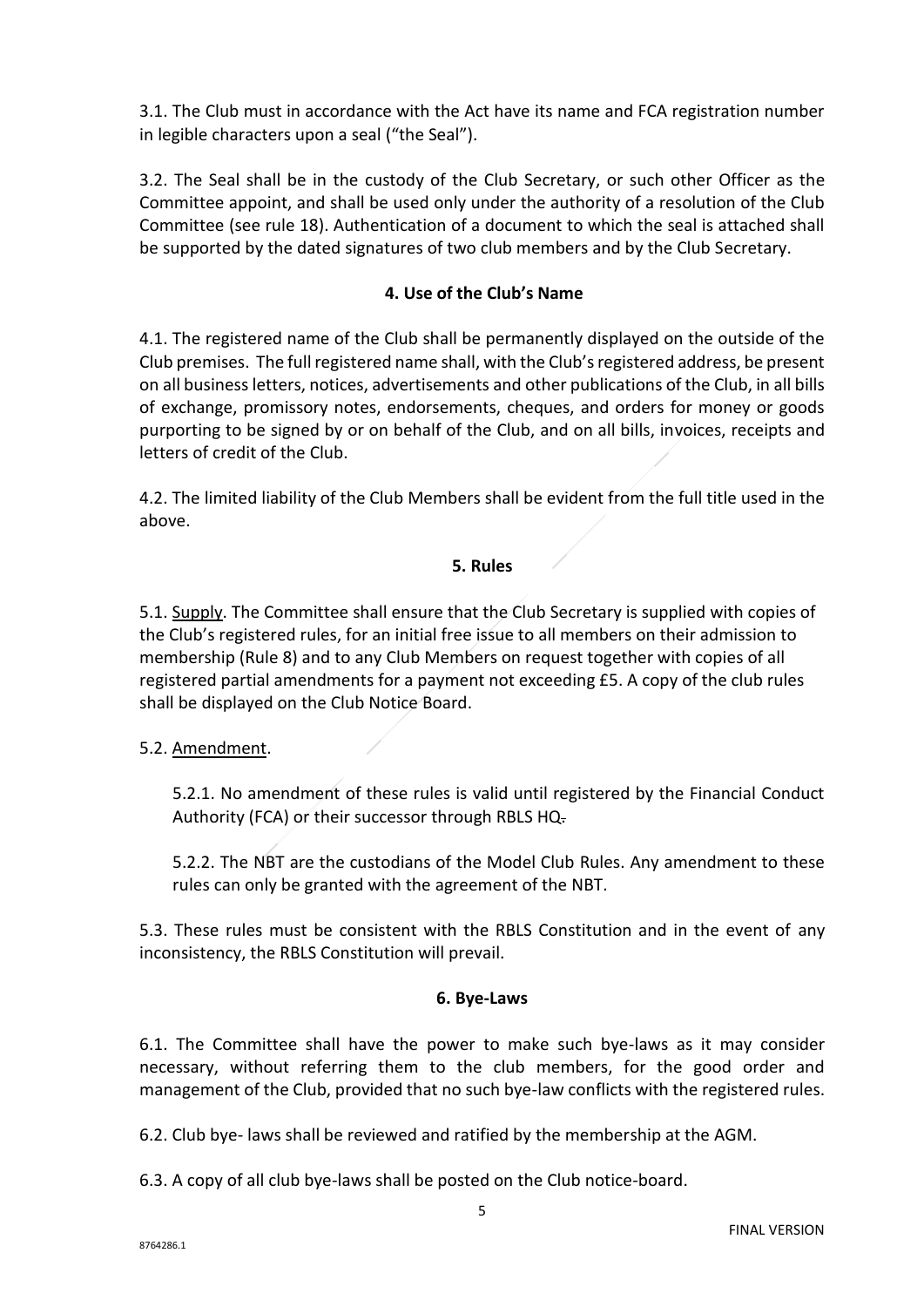# **7. Eligibility for Membership**

## 7.1. Club Members must be 18 years of age or over.

## 7.2. Club Members.

7.2.1. Shall consist of RBLS Ordinary Members, RBLS Life Members, members of RBLS Women's Section, RBLS Family members and RBLS Associate members.

7.2.2. Shall hold one share within the club. (See rule 9).

7.2.3. May attend any meeting and vote on any resolution proposed within the club.

7.2.4. Subject to 7.2.5, may hold elected office, or serve upon the committee, other than the offices of President, Chairman, or Vice Chairman, which offices are reserved to Ordinary Members. (See rule 19.4. for eligibility).

7.2.5. In the event that a President, Chairman, or Vice Chairman is not appointed from RBLS Ordinary Members, the Club may gain authorisation from the NBT through the CEO for the appointment of a President, Chairman, or Vice Chairman from RBLS Family members and RBLS Associate members until such time as a RBLS Ordinary Member is appointed by the Club or the next AGM, whichever is earlier.

# **8. Application for Membership**

# 8.1. Club Membership.

8.1.1. Applications for club membership shall be made to the Club Secretary.

8.1.2. Applicants for Club Membership must submit evidence of membership of RBLS.

8.1.3. Applicants must sign an application form, provided by the Club and provide a deposit of one pound for one share which will be returned in the event of nonacceptance as a member.

8.1.4. The applicant's name shall be posted by the Club Secretary in the Club for at least two clear days prior to the applicant's name being considered by the Committee.

8.1.5. The Committee has the sole authority to admit applicants to membership or to reject them. The decision of the Committee shall be final. The reasons for the decision may be conveyed to the applicant.

8.1.6. Upon admission the new member shall:

8.1.6.1. purchase one share valued at one pound;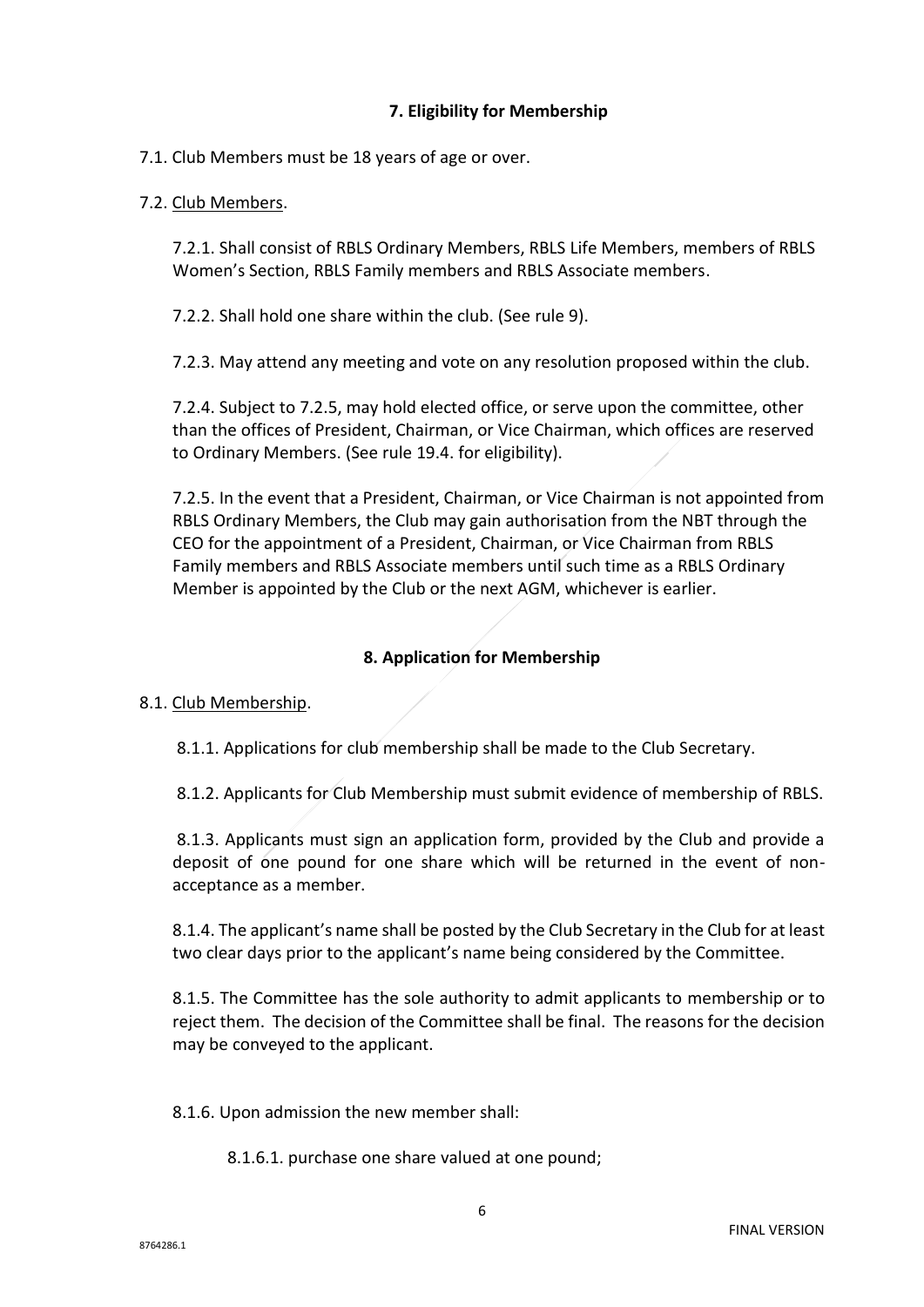8.1.6.2. be provided with a Free copy of the Club's registered rules, with copies of all registered partial amendments. If a charge is made for subsequent copies it must not exceed £5;

8.1.6.3. pay the current club joining fee and subscription;

8.1.6.4. Club Members may receive a Club sticker or membership card, or fob as determined by the Committee to validate membership of the Club.

#### **9. Shares**

9.1. Upon completion of the admission to membership the Club Member is to be issued with a numbered share certificate by the Club Secretary which is to be recorded against their name in the club Register of Members (see rule 11).

9.2. Shares shall not be withdrawable or transferable and shall be of the value of one pound. No member shall hold more than one share, and no interest or dividend shall be paid on it. Club Members shall forfeit their share holdings, on ceasing to be a Club Member for whatever reason.

9.3. A share held by Club Members prior to the registration of these rules shall remain as one valid share irrespective of price paid.

#### **10. Subscriptions and Joining Fees**

#### 10.1. Payments

10.1.1. All Club Members shall pay an initial joining fee, together with a club subscription to be set annually by the Committee and ratified by the Club Members at the Annual General Meeting (AGM).

10.1.2. The Committee may approve the initial club subscription be paid on a pro rata basis based on the number of months until the renewal of the annual club subscription.

10.2. Payments Due. The subscription for the current financial year becomes due as soon as an applicant is admitted (see rule 8.1.) and subsequently on the first day of the month which the Club's financial year starts.

#### 10.3. Arrears.

10.3.1. Any Club Member who has not paid his subscription within four weeks after it has become due shall be considered to be "in arrears".

10.3.2. The Club Secretary shall post in the registered office a list of the names of Club Members in arrears within five days of their becoming in arrears and no Member in arrears shall be permitted to use the Club or to take part in its affairs and any Committee Member shall resign immediately.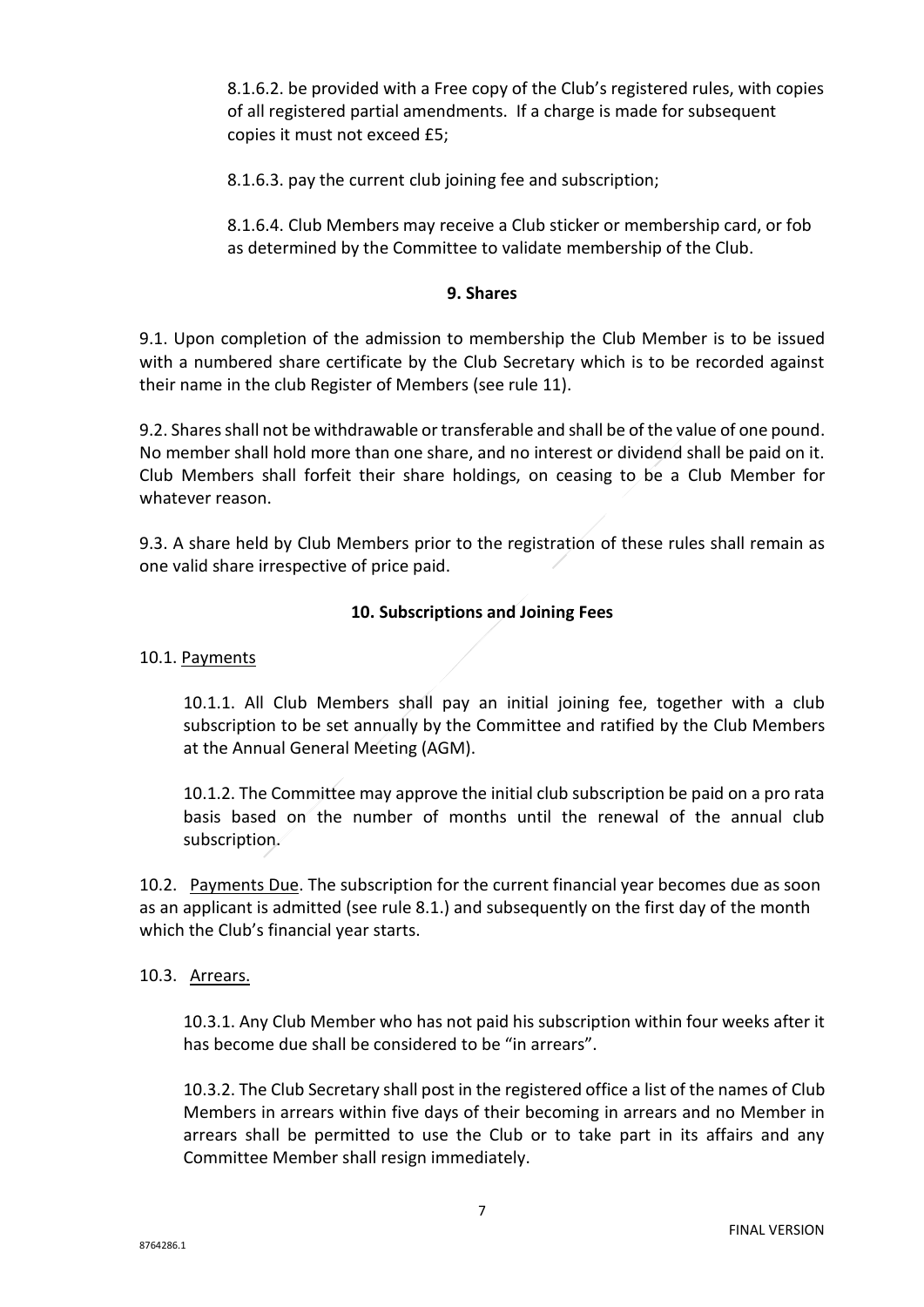10.4. Lapsed Membership. Any Club Member whose subscription is unpaid within four weeks of becoming in arrears shall become lapsed and cease to be a Club Member. The Secretary shall post in the registered office a list of the names of persons who, for this reason, have ceased to be Club Members.

10.5. Lapsed Club Members must reapply to join the club. The Committee has the sole authority to admit applicants to membership or to reject them. The decision of the Committee shall be final.

10.6. Excused Club Subscriptions. The Committee, on receiving information in writing addressed to the Club Secretary that any Club Member has been unable to pay the Club subscription due to unemployment, disability or other good cause, may at its discretion excuse payment of such Club Member's club subscription for such a period as it may determine, in which case such member shall not forfeit the privileges of membership, nor shall the Club Member's name be included in the lists in 10.3 and 10.4 above.

# **11. Register of Club Members**

# 11.1. Register.

11.1. The Club must keep at its registered office a register in which the Secretary must enter the following particulars:

11.1.1. Type of Membership and the names and addresses of all Club Members;

11.1.2. The number of the share certificate held by each Club Member.

11.1.3. A statement of property in the Club; (whether in loans or otherwise held by all Club Members);

11.1.4. The date at which each person was entered into the register as a Club Member, and the date at which any person ceased to be a Club Member;

11.1.5. The names and addresses of the Officers and Committee members with the offices held by them respectively and the dates on which they assumed office and resigned from or ceased to be a member of the Committee.

11.2. Duplicate Register. The Club shall also keep at its registered office a duplicate register of Club Members in which the Secretary shall enter all the particulars as in the original register of Club Members other than those mentioned in paragraphs 11.1.1 (addresses to be deleted), 11.1.2. and 11.1.3. above.

11.3. Address Change. Any Club Member changing his address must notify the Secretary of the change within 28 days.

11.4. Data Protection Act. The information in the register is retained strictly for the purpose of running a member's society club.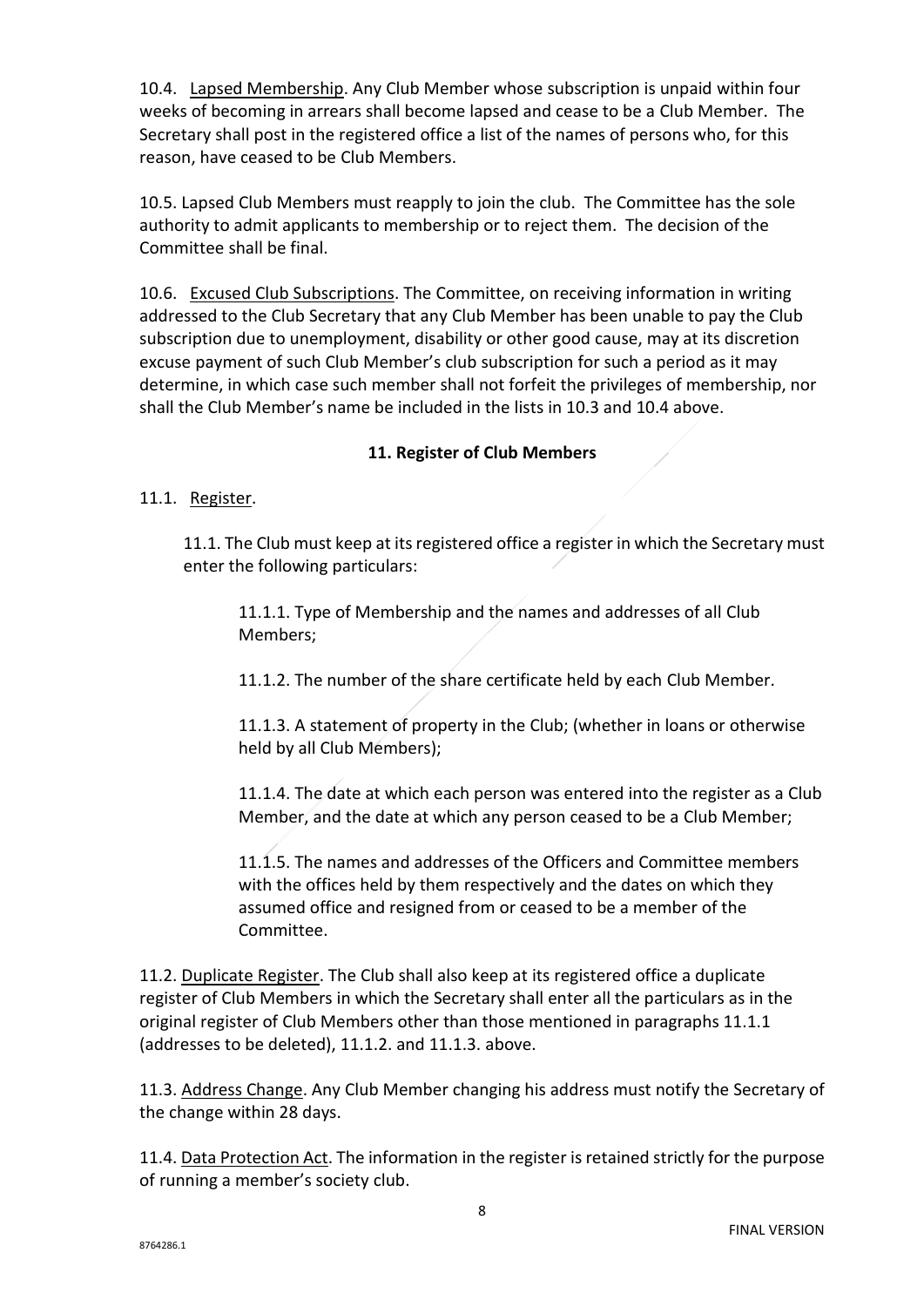#### **12. Cessation of Membership**

12.1. A Club Member shall cease to be a Club Member:

12.1.1. by non-payment of subscriptions (see rule 10);

12.1.2. by expulsion

12.1.3. by resignation in writing and formal acceptance by the Committee.

12.1.4. by ceasing to be a member of the RBLS or the RBLS Women's Section as required by Rule 8;

12.1.5. Upon death.

#### **13. Admission of Non-Members to the Club**

13.1. In addition to Club Members the following may be admitted to the Club premises at the discretion of the Committee:

13.1.1. Club Affiliate Members.

13.1.2. Guests of Members.

13.1.3. Guests of Committee.

13.2. Any of the above admitted are subject to the club rules and bye-laws that should be displayed on the club notice board.

#### 13.3. Club Affiliates.

13.3.1. Club Affiliates are:

| A fully paid up Member of another RBLS Club temporarily |
|---------------------------------------------------------|
| resident/visiting in the locality of the Club;          |
|                                                         |

- 13.3.1.2. A member of any other Club which qualifies as a "recognised" club under the Licensing (Clubs) (Scotland) Regulations 2007
- 13.3.1.3. A member of H.M. Forces who is on leave in the local area.
- 13.3.1.4. A person specially invited by the Committee.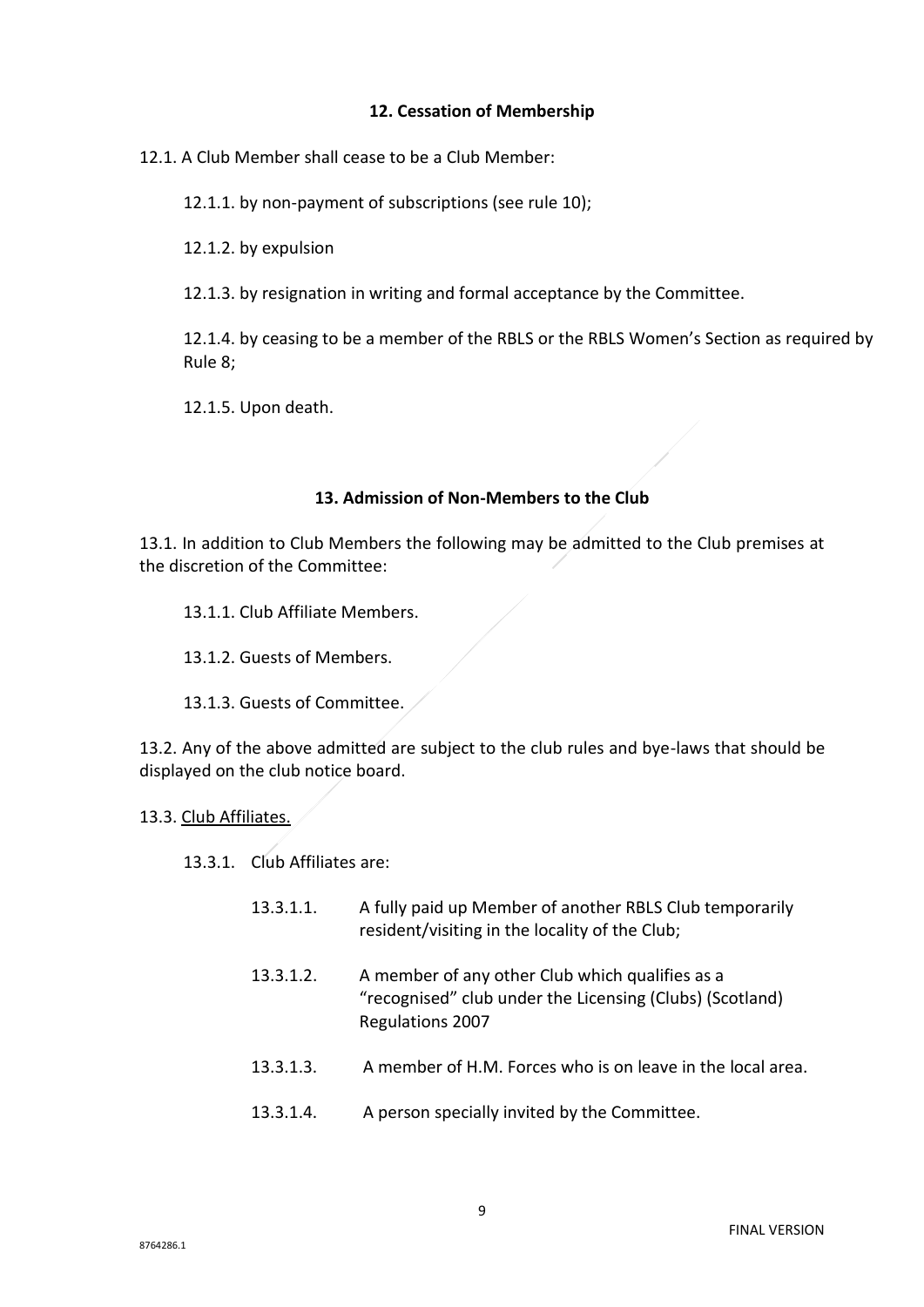13.3.1.5. A person engaged by the Club for an event may become a Club Affiliate for the period of such attendance, residence or engagement only.

13.3.2. Application to become a Club Affiliate shall be made to the Club Secretary.

13.3.3. Club Affiliate fees are set at the discretion of the committee

13.3.4. The Committee has the sole authority to admit applicants to membership or to reject them. The decision of the Committee shall be final. The reasons for the decision shall not be conveyed to the applicant.

13.3.5. The names of applicants shall be published on the Club notice board for at least two clear days before the association becomes valid.

13.3.6. The name of the affiliate and the name of the club/organisation to which they belong (if applicable) must be entered in a book, by the Secretary, kept for that purpose. Upon entry an appointed responsible person must be satisfied that they are eligible, from this book, before admission to the club is allowed.

13.3.7. Club Affiliates shall enjoy the same facilities as Members except that they may not attend any meeting of the Club, vote on any resolution or hold a share in the Club.

13.3.8. The total number of Club Affiliates at any one time must not exceed 25% of the total Club membership.

#### 13.4. Employees of the Club.

13.4.1. No employees may be Club Members. Where a Club Member is employed by the Club they will be deemed to have resigned as a Club Member from the date of commencement of their employment with the Club.

13.4.2. Employees may be Club Affiliates during their period of employment.

13.4.3. Employees must be provided with a full contract of employment in accordance with current employment law.

#### 13.5. Guests of Members.

13.5.1. Any Club Member may be accompanied by their spouse (or nominated partner) and children under the age of eighteen years as guests when the Club is open, subject to any restriction under the Club bye laws.

13.5.2. In addition to their family (see preceding paragraph) any Club Member may introduce up to two further guests each at any one time. Guests (including spouses / partners) who are eligible for membership may only be introduced once in any one calendar month. If they wish to use the Club more than that they will be expected to apply to join the Club.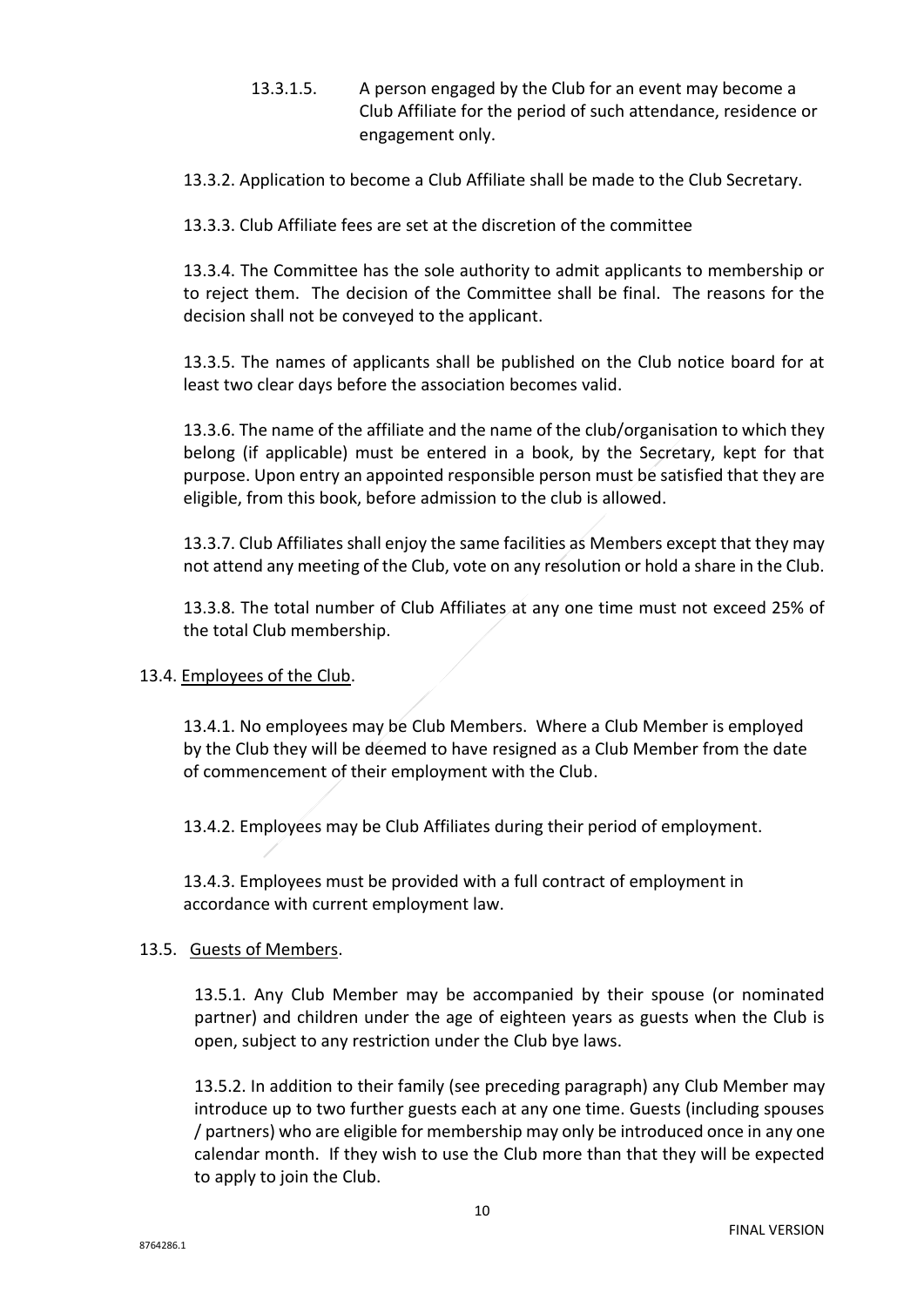13.5.3. All guests and the Club Members introducing them shall sign their name in a visitor's book kept for that purpose.

13.5.4. Club Members shall be responsible for the good behaviour of guests introduced by them during the period of their stay in the Club. In the event that a guest is removed from the Club premises for misconduct, or other cause, the Club Member introducing such a guest may be subject to disciplinary procedures. Club Members must be present throughout the period their guests are in the Club. Any complaint/grievance by a guest must be submitted through the Registered Club Member using rule 24.

13.5.5 Charges for admission for guests can be set by the committee and shall be included in the club bye–laws.

#### 13.6. Guests Approved by the Committee.

13.6.1. Persons attending the following functions organised by the Committee or organised by a Club Member and approved by the Committee may be admitted to the Club and may be provided with intoxicants in accordance with a Club Premises Certificate/Premises Licence under the Licensing Scotland Act 2005 or its regulations Licensing (Clubs) (Scotland) Regulations 2007 (or subsequent legislation), provided that such supplies shall be limited by any conditions imposed on the Club's Premises Certificate by the local licensing authority in which the Club premises is situated ("Local Authority"):

13.6.1.1. Sporting teams, their officials and supporters engaged in sporting fixtures in which a representative team from the Club is participating;

13.6.1.2. Occasions of a Club Member's personal or family nature, not organised for profit and which are customary celebrations, e.g. weddings, retirements, anniversaries, funerals etc.;

13.6.1.3. Functions organised to entertain exclusively members of other RBLS clubs or members of other ex-Service clubs;

13.6.1.4. By agreement with the Club, the Branch and Women's Section shall be able to use such parts of the Club premises at agreed times for meetings and other functions within the agreed schedule for the Club.

13.6.2. The Committee has a responsibility to ensure that all Guests of the Committee have their visit recorded in the visitor's book.

13.6.3. Exclusions. In spite of rule 13.3., 13.5. and 13.6. the following may not be admitted as guests:

13.6.3.1. persons whose application for membership has been refused;

13.6.3.2. members who are suspended or expelled under rule 22;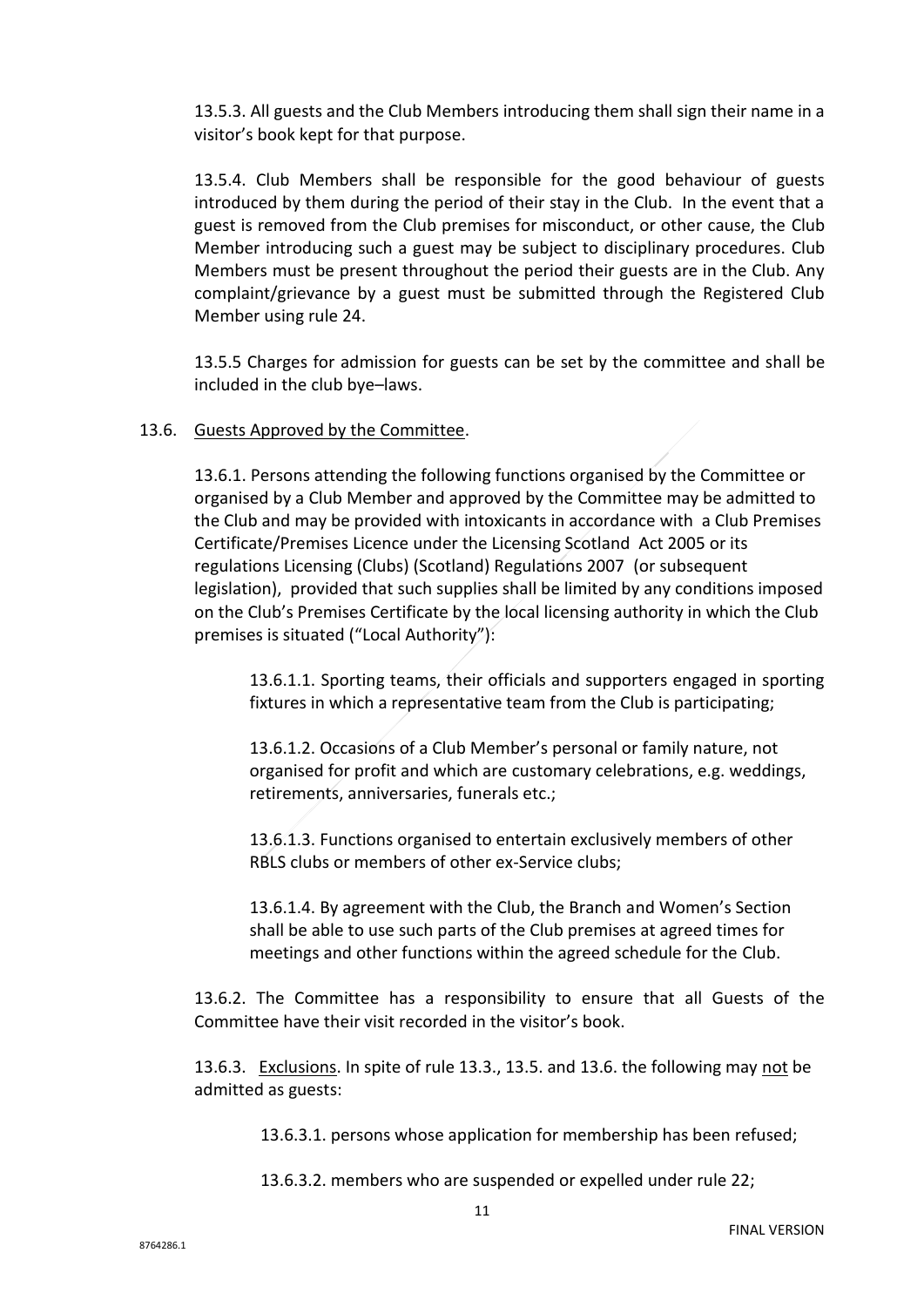13.6.3.3. members who have been ordered under rule 21 to withdraw and who have not subsequently met the Committee.

## **14. Hours of Opening and Closing Club Premises**

14.1. The Club shall be opened and closed at such hours as may from time to time be fixed by the Committee within the schedule of permitted hours approved under the Club Premises Licence issued by the Local Authority and notified to members by notice as posted in the Club and incorporated into club bye-laws.

#### **15. Permitted Hours**

15.1. The permitted hours for the supply of intoxicants are in accordance with Licensing (Scotland) Act 2005, and its regulations Licensing (Clubs) (Scotland) Regulations 2007, and the total general licensing hours in accordance with the Clubs Premises Licence as issued by the Local Authority in which the Club premises are situated.

15.2. Permitted hours for Occasional Licences may be extended only by application to the Local Authority in accordance with the Licensing (Scotland) Act 2005 and its regulations. Changes to the bar opening hours may be made by the Committee within the permitted hours, such changes being notified as above.

# **16. General Meetings**

#### 16.1 Ordinary General Meetings (OGM)

16.1.1. OGM's shall be called as directed by the Committee.

16.1.2. The agenda for the meeting to be posted prominently on the Club premises for at least fourteen days prior to the meeting.

16.1.3. Additionally, the meeting is to be advertised in a local newspaper at least fourteen days prior to the meeting.

16.1.4. Notice of a motion submitted in writing by any Club Member at least seven days before the date of such meeting shall be added to the agenda by the Club Secretary.

16.1.5. No matters other than those which appear on the Final Agenda shall be discussed at an OGM.

#### 16.2 Annual General Meeting (AGM).

16.2.1. The AGM of the Club Members shall be held within the months of November to March each year, on a date to be fixed by the Committee.

16.2.2. The date and time of the meeting together with an agenda of the business to be conducted and a copy of the annual accounts shall be posted prominently in the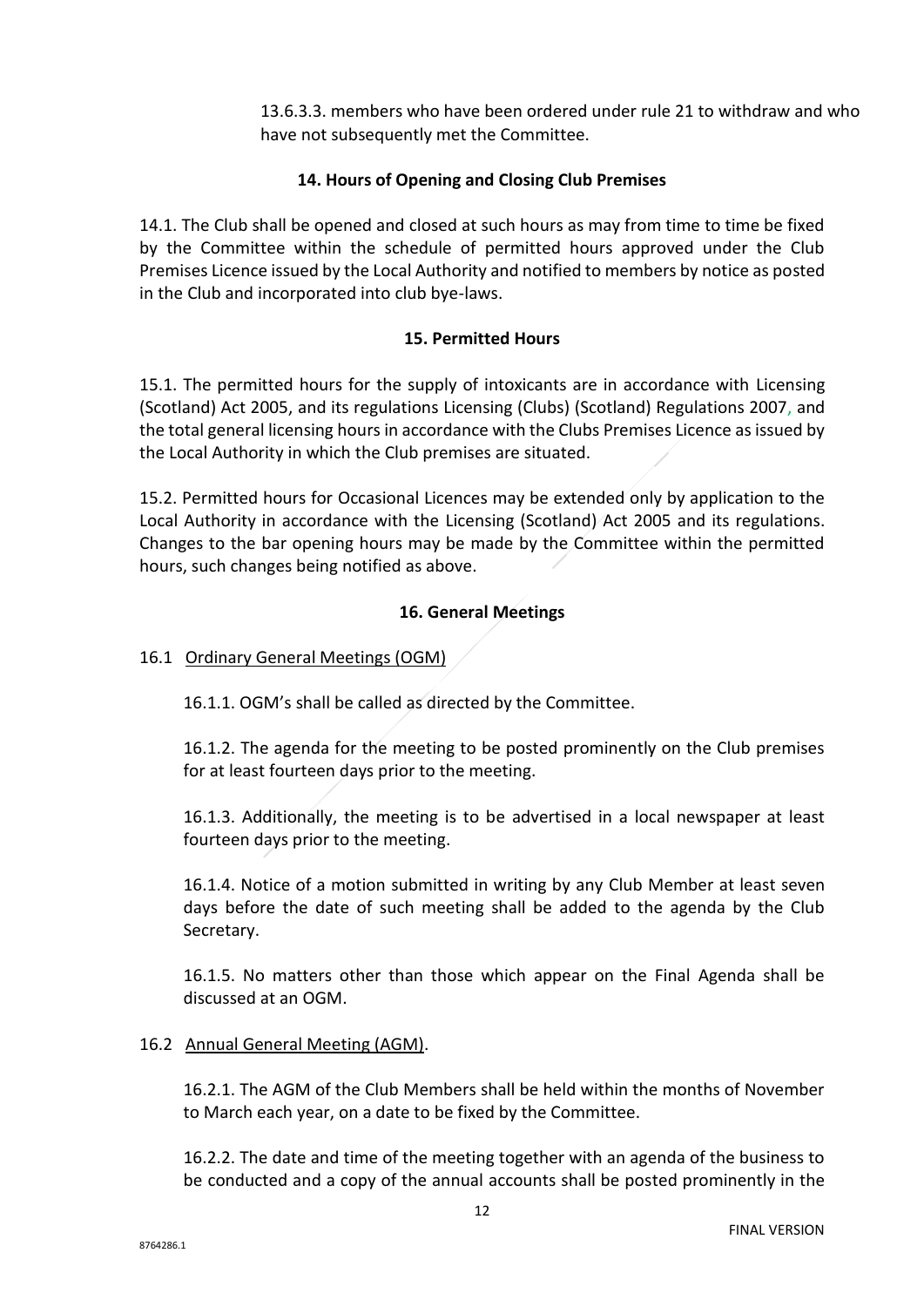Club by the Club Secretary for at least fourteen days prior to the date of the meeting. It shall also be advertised in a local newspaper at least fourteen days prior to the meeting.

16.2.3. The business of the meeting shall be:

16.2.3.1. to receive a report by the Committee for the previous financial year;

16.2.3.2. to receive a statement of accounts, balance sheet and financial report for that period;

16.2.3.3. to appoint the auditor, where appropriate, and if required to choose to dis-apply the requirement for a full audit and agree to a lesser audit.

16.2.3.4. to appoint Officers and Committee;

16.2.3.5. to ratify club bye-laws and forthcoming club membership fees

16.2.3.6. to determine Honorarium (if applicable) (see rule 18.3.4 and 18.3.5)

16.2.3.7. to award or review the award of the post of an Honorary vice Presidency of the Club (see rule 17.2).

16.2.4. Any other item which the Committee may deem relevant, may be included on the agenda providing it is submitted in writing by a member at least seven days prior to the date of such meeting.

16.2.5. AGMs will not include Any Other Business nor include items raised from the meeting floor.

#### 16.3 Special General Meetings (SGM's).

16.3.1. How to be called. A SGM shall be called by the Club Secretary in the following circumstances:-

16.3.1.1. upon the direction of the Committee, and in accordance with such direction;

16.3.1.2. on a requisition, signed by one-fifth of the Club Members, or thirty such Club Members, whichever is the least, stating the proposed special resolution thereof. The requisition must include both the printed name and the signature of the Club Members. Such meetings shall be held within not less than fourteen days nor more than twenty-eight days from the date of the receipt by the Club Secretary of the requisition;

16.3.2 Notice to be given.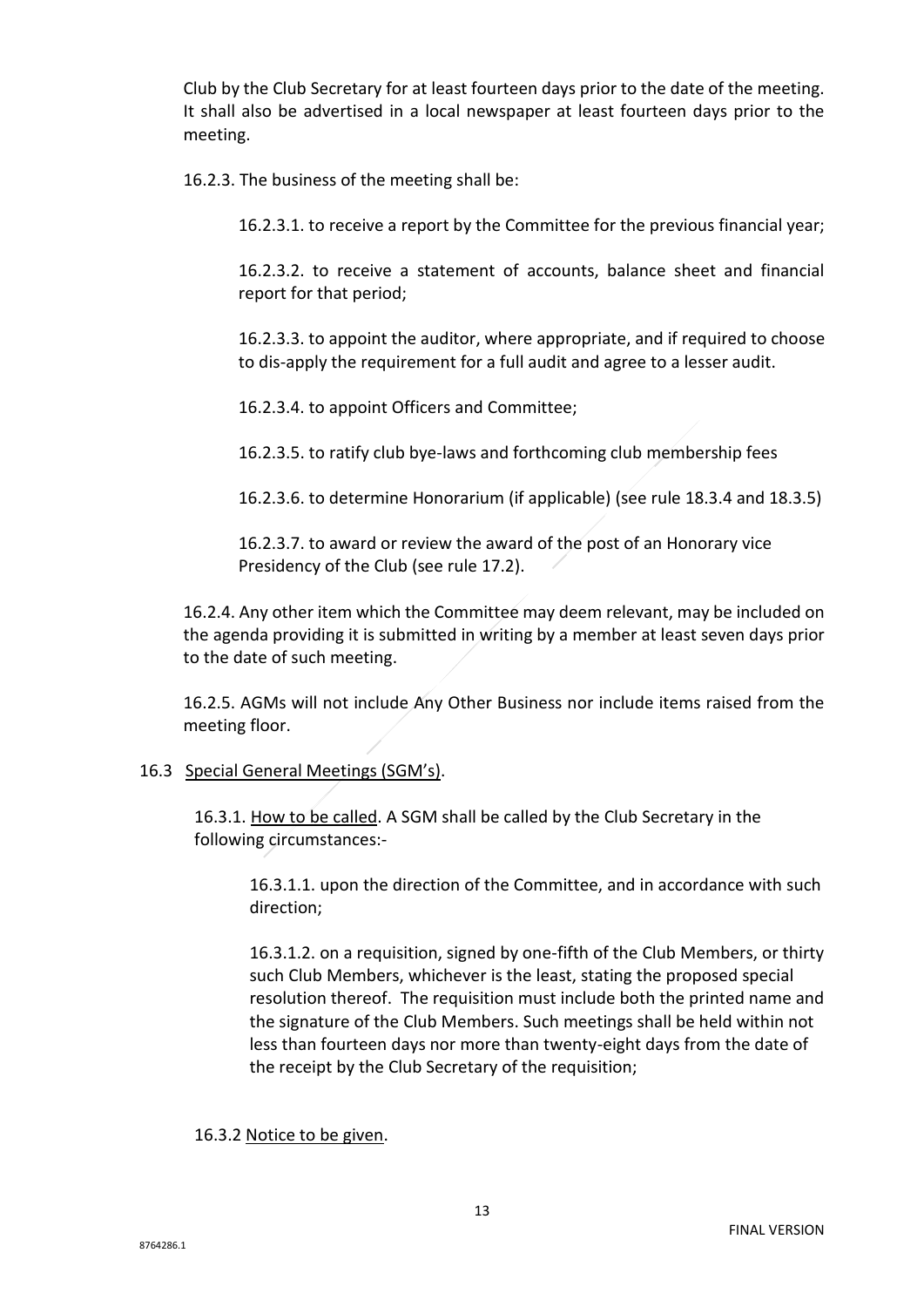16.3.2.1. Notice of any SGM, and of the objects for which it is called, shall be posted prominently in the Club by the Secretary for at least fourteen days prior to the date of the meeting.

16.3.2.2. It shall also be advertised in a local newspaper at least fourteen days prior to the meeting.

16.3.2.3. Should the secretary not give notice of a SGM in the manner required within seven clear days after a duly signed requisition has been delivered to him, any of the requisitionists may call such a meeting, giving notice as is provided by this rule.

16.3.2.4. Business. No business other than that named in the notice shall be brought before a SGM**.**

# 16.4. Quorum.

16.4.1. An OGM or AGM may proceed to business if ten qualified members as per rule 16.6 or one twentieth of the total qualified membership (whichever is least, min 5 qualified members) are present within half an hour after the time fixed for the meeting, otherwise the meeting, shall stand adjourned to the week following at the same time, and the meeting so adjourned may proceed to business whatever the number of members present.

16.4.2. An SGM may proceed to business if twenty qualified members as per rule 16.6 or one fifth of the total qualified membership (whichever is least, min 10 qualified members) are present within half an hour after the time fixed for the meeting, otherwise the meeting, if the meeting was convened on the requisition of the members shall be dissolved. However, if convened by order of the committee shall stand adjourned to the week following at the same time, and the meeting so adjourned may proceed to business whatever the number of members present.

16.4.3. No meeting shall become incompetent to transact business from the want of a quorum arising after the chair has been taken.

16.5 Presiding Officer. The Chairman, or in his absence the Vice Chairman or President, or in the absence of all these officers, a member elected by the meeting shall preside at all GM's.

# 16.6. Voting

16.6.1. All Club Members may attend and speak at any GM other than those Club Members under suspension or Club Members denied use of the Club pending a disciplinary hearing.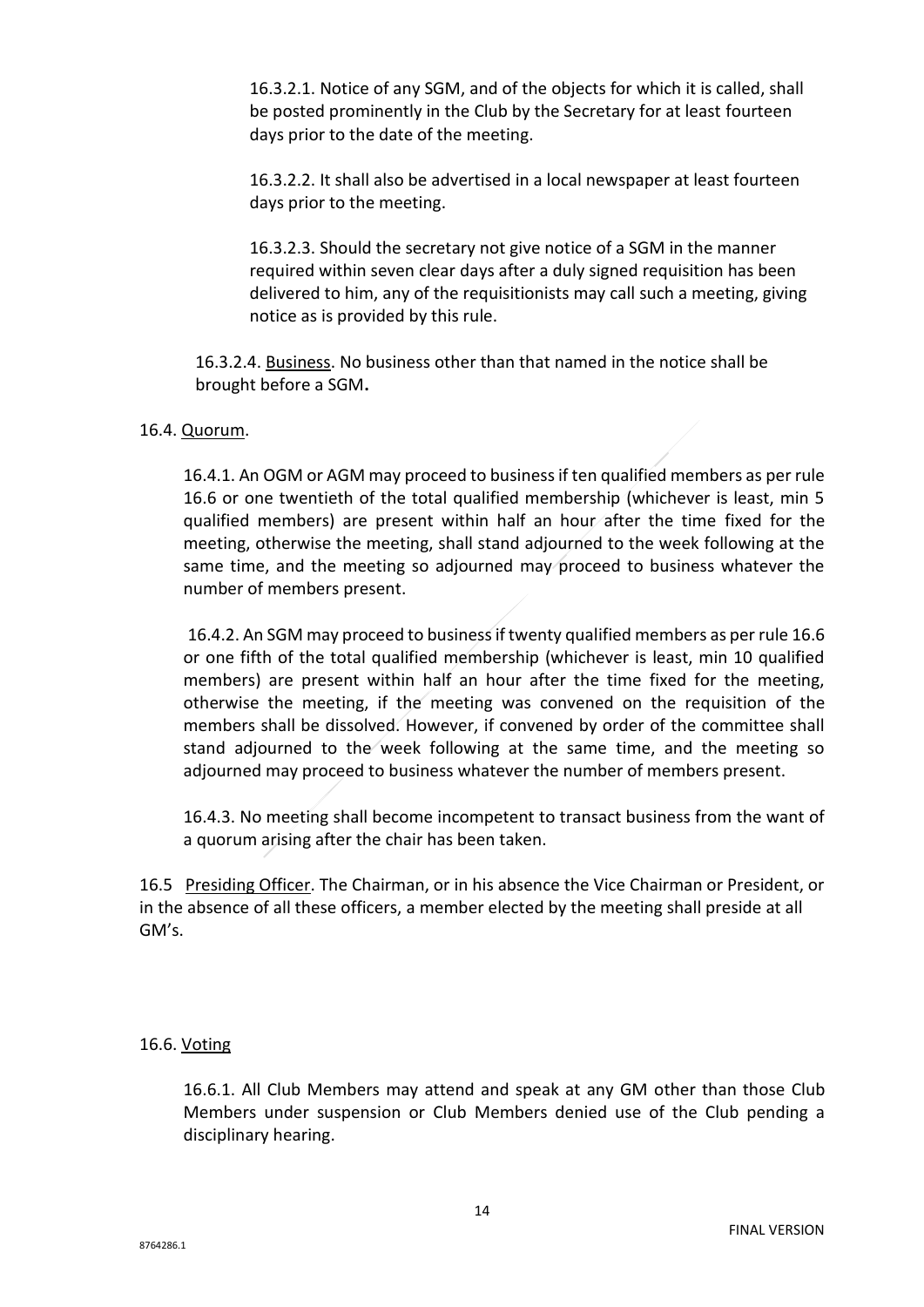16.6.2. All Club Members shall be entitled to vote (one member one vote) on any resolution other than a resolution under rule 33 and rule 34 where the right to vote shall be restricted to those Club Members who have been a Club Member for three consecutive years or more.

16.6.3. Voting shall be decided by a simple majority of those present except as otherwise provided in these rules (see rule 33 and rule 34 or required by the Act). In the event of a tied vote the motion shall be deemed to be lost.

16.7. Adjournment. Any GM duly constituted may adjourn to such time as the Club Members present direct and may continue any such adjournment from time to time. No business shall be introduced at any adjourned meeting which could not have been transacted at the original meeting.

16.8. Rescinding. No resolution passed by a GM shall be rescinded except by another GM called in accordance with rule 16.1, 16.2 and 16.3.

# **17. Officers and Honorary Posts**

17.1. Officers. Officers of the Club are President, Chairman, Vice Chairman, Treasurer and Secretary.

17.1.1. Subject to the exceptional conditions detailed in Rule 7.2.5., the President, Chairman and Vice Chairman must be a RBLS Ordinary Member and shall be elected every three years (after the first year on registration of these Rules see Rule 18.1.4.) and shall be members of the Committee (see Rule 19).

17.1.2. The Club Treasurer and Club Secretary may be:

17.1.2.1 One and the same person.

17.1.2.2. Elected from within the Committee and retain voting rights in Committee.

17.1.2.3. Co-opted by the Committee from the Club membership with no voting rights in committee.

17.1.2.4. Appointed outside of the Club membership, as employees or volunteers, with no voting rights in committee.

# 17.2. Honorary Vice President.

17.2.1. A person may be granted by the Club Members at AGM an award of an Honorary vice Presidency of the Club. Such award to be reviewed at each AGM. (Such persons should be of standing in the community and able to enhance the reputation of the club and the RBLS).

17.2.2. The award of a Vice Presidency of the Club does not entitle the holder to be an officer of the Club nor a member of the Committee.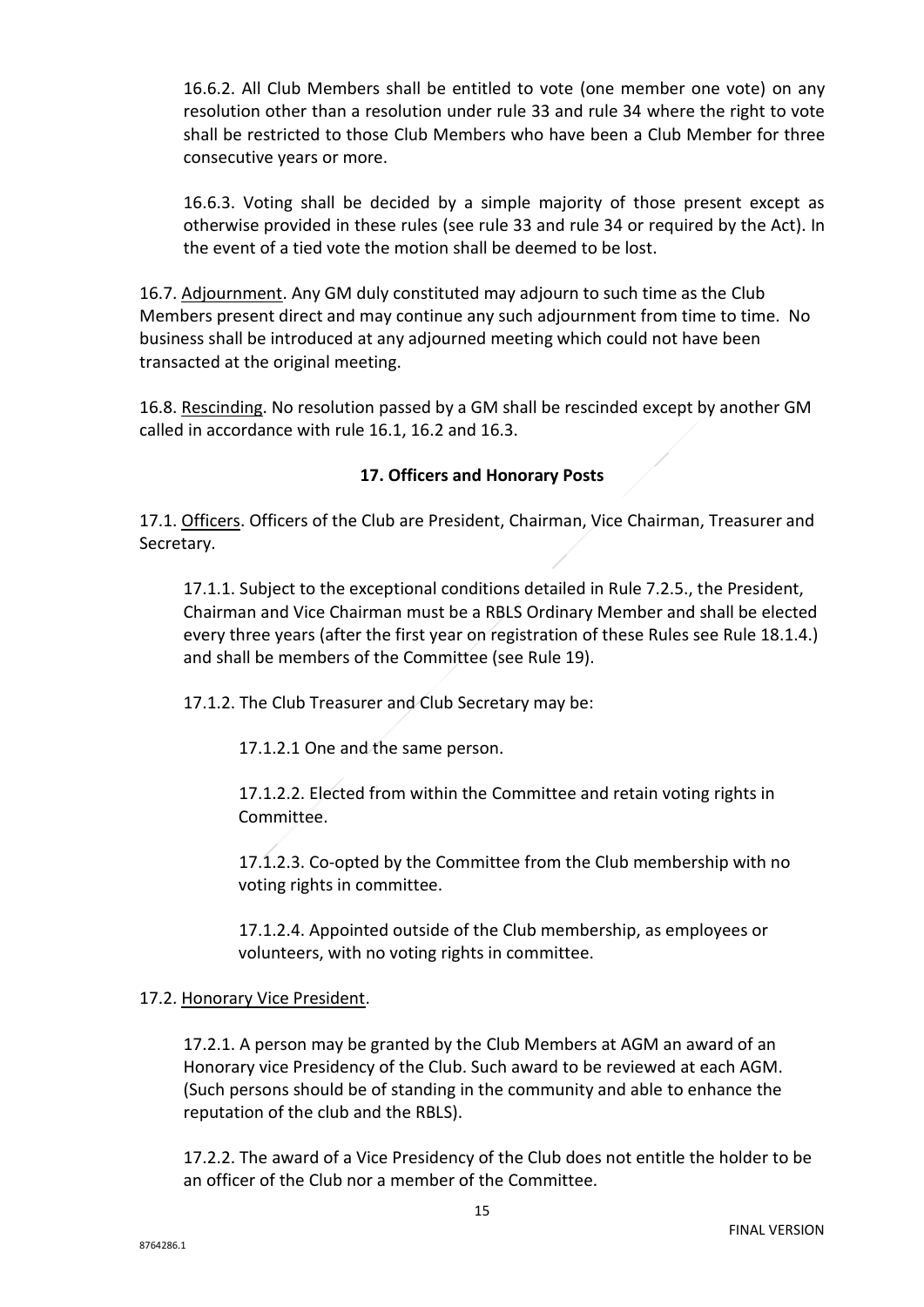17.2.3. A person who receives such an award may stand for election to the Committee in accordance with the registered rules as a Club Member.

17.3. Vacation of Office. Any elected/co-opted officer shall vacate the office:

17.3.1. upon removal from office under Rule 20;

17.3.2. upon cessation of membership of the Club under Rule 12;

17.3.3. upon suspension under Rule 22;

17.3.4. upon resignation submitted to the Club Secretary in writing and accepted by the Committee;

17.3.5. upon cessation of membership of RBLS;

17.3.6. upon suspension or expulsion from membership of the RBLS, but a successful appeal against the charge within the period of office will enable the elected officer to resume his position;

17.3.7. upon death.

17.4. Vacancies. In the event of a vacancy arising among the elected Officers / Committee, the Committee shall have power to co-opt an eligible member (see rule 19.4) to fill the vacancy until the next ballot held under Rule 19 where they may opt for election. The coopted period shall not to extend beyond the next annual ballot.

#### 17.5. Duties of Officers.

17.5.1. The President. The President shall act as the Club's ambassador. He will not normally participate in the day-to-day management of the Club. He may Chair General Meetings on invitation. The President has voting rights.

17.5.2. The Chairman. The Chairman shall where possible, preside at all GM's, Committee meetings and have overall responsibility for the conduct of Club affairs as directed by the Committee. The Chairman has voting rights.

17.5.3. The Vice-Chairman. The Vice-Chairman shall deputise for the Chairman as necessary. The Vice Chairman has voting rights.

#### 17.5.4. The Treasurer.

17.5.4.1. The Treasurer shall be responsible for the paying into the bank all monies received by the Club from all sources, to the credit of an account opened in the name of the Club at such bank and in such manner as the Committee may direct, and further, shall keep such accounts and pay such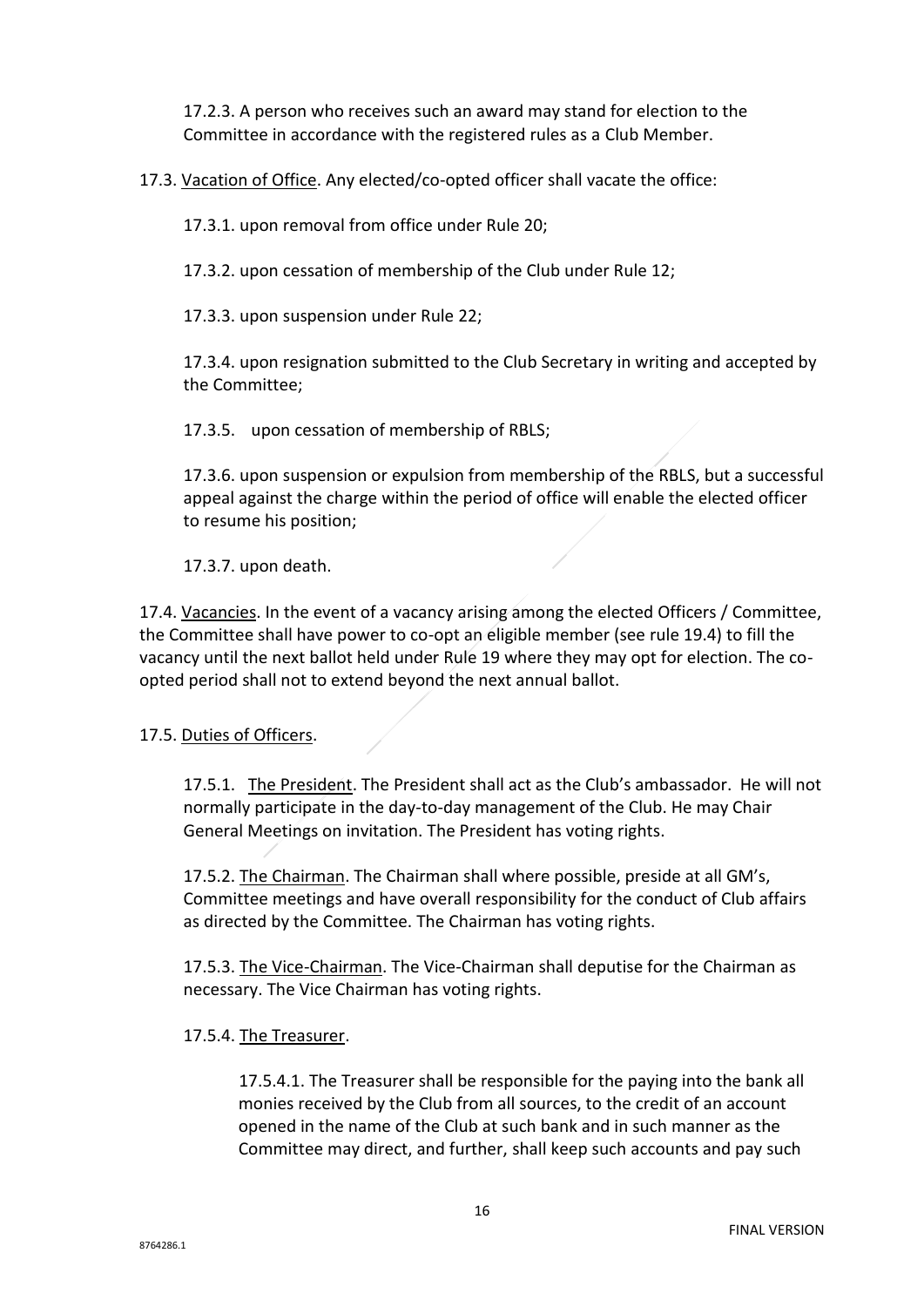debts of the Club as the Committee shall direct, and must render to the Committee or the GM an account of any monies received and expended.

17.5.4.2. The Treasurer will attend all GM's and Committee meetings as directed by the Committee.

17.5.4.3 see rule 17.1.2 for voting rights

# 17.5.5. The Club Secretary.

17.5.5.1. The Club Secretary shall keep upon the Club premises the registers of membership (including share issue register), and a subscription book (or books) in which shall be recorded the payment of membership subscriptions, a book for recording complaints, a book for recording Associates / visitors and a book for signing in guests. Carry out the directions of the Committee and subject to such directions, shall receive monies on account of the Club, and pay the same to the Treasurer, and keep such accounts as the Committee may direct.

17.5.5.2. The Club Secretary is responsible to ensure the Club adheres to all legislative requirements including licencing and Health & Safety.

17.5.5.3. The Club Secretary shall attend all GM's and Committee meetings as directed by the Committee, take minutes of the proceedings, ensure the preparation of accounts and annual returns, and submit the same to the auditor as per Rule 31.

17.5.5.4 See rule 17.1.2 for voting rights

# **18. The Committee**

# 18.1. Composition.

18.1.1. The Committee shall consist of a minimum of four Committee members and a maximum of thirteen Committee members and shall comprise President, Chairman, Vice Chairman, Treasurer, Club Secretary and up to nine Committee members (see rule 17.1.2.). The Committee may act notwithstanding any vacancy or vacancies arising amongst the elected Officers.

18.1.2. All elected Committee members must be Club Members.

18.1.3. Retiring Committee members shall be eligible for re-election.

18.1.4. At the first election following the date of the registration of the rules the Committee shall retire and a new committee shall be elected as provided hereafter.

18.1.4.1. The President, Chairman and Vice Chairman shall be elected for three years.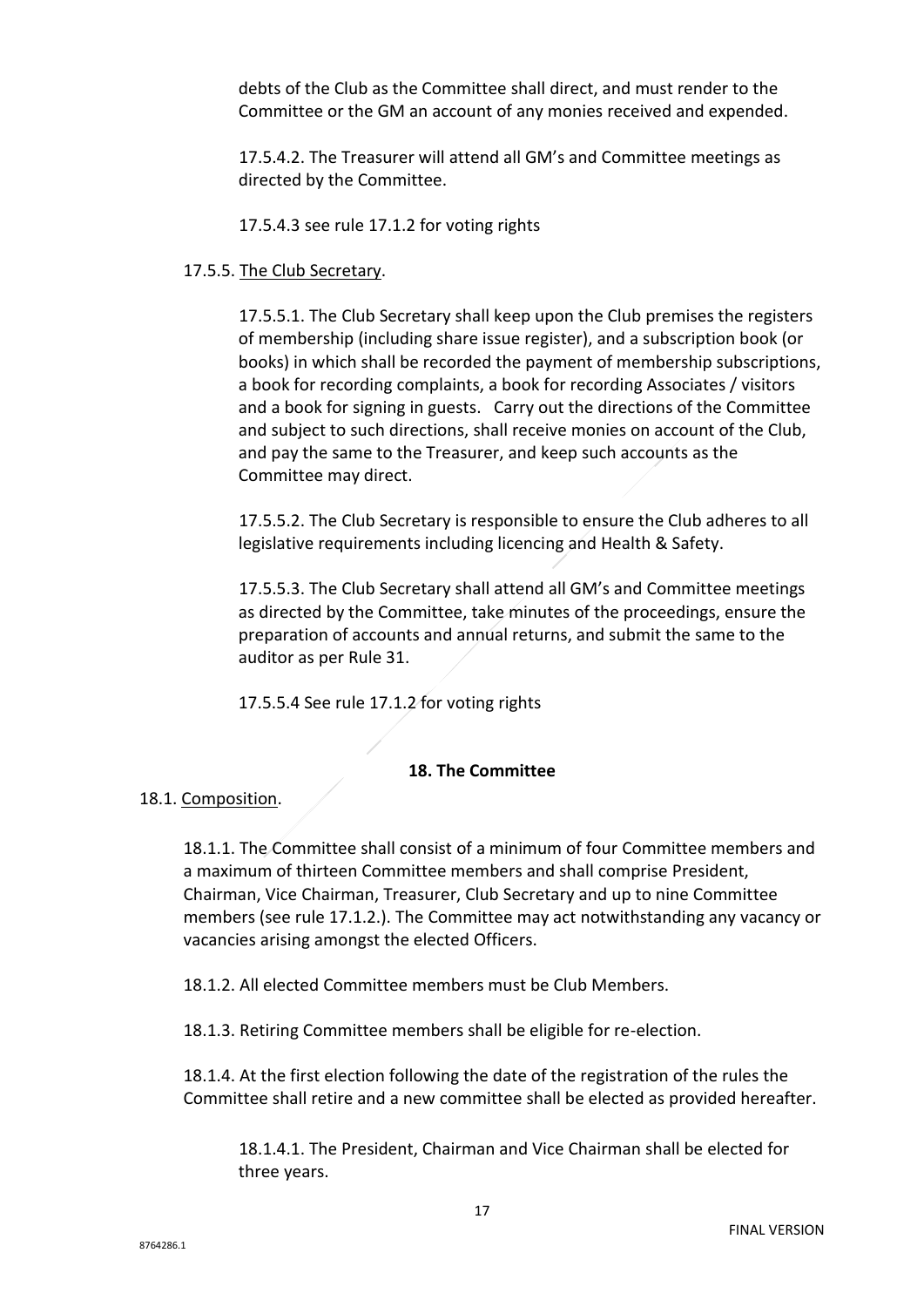18.1.4.2. Of the Committee elected, half of the Committee that polled the lowest number of votes shall be elected for one year and the other half of new Committee, that polled the highest number of votes, shall be elected to serve for three years.

18.1.5 After the first election, each year thereafter the Committee members shall be elected for three years. Thus, ongoing, when half of the Committee stand for election the other half will be part way through their period of service.

18.1.6 Additional Committee members may be elected to replace losses by retirement etc. to ensure a full complement of Committee members (as determined by Rule 18.1) is in place.

#### 18.2. Management of the Club.

18.2.1. The Committee shall be responsible for the management of the Club having regard to these Rules and to any resolution of a GM called under Rule 16.

18.2.2. The Committee, or any Officers authorised by them, shall have the power to give orders for goods to be supplied and work to be done as may be necessary for carrying out the purposes of the Club, but nothing in this Rule shall empower the Committee to incur expenditure except such as is consistent with the purposes for which the Club is established. No member shall by virtue of his appointment have power to order goods or dispose of the assets of the Club.

18.3. Payments to Members of the Committee. A member of the Committee may not:

18.3.1. supply goods (including intoxicating liquor) to the Club for payment;

18.3.2. enter into a contract for work to be done for the Club;

18.3.3. other than an appointed Treasurer or Club Secretary, hold any position of salary or profit paid by the Club.

#### 18.3.4. Honoraria.

18.3.4.1. Officers (other than the Club Secretary and Treasurer appointed from outside the Club membership) may receive such honorarium as the members at each AGM decide. The sums awarded being referred to the relevant authorities for deductions, if any, and declarations on the Club and individual tax returns.

18.3.4.2. The level of Honoraria must be determined at the AGM by the Club Members.

18.3.4.3. Subject to Rule 18.3.4.4, the level of Honoraria determined at the AGM must not exceed £1,000 per annum per office. Club Members who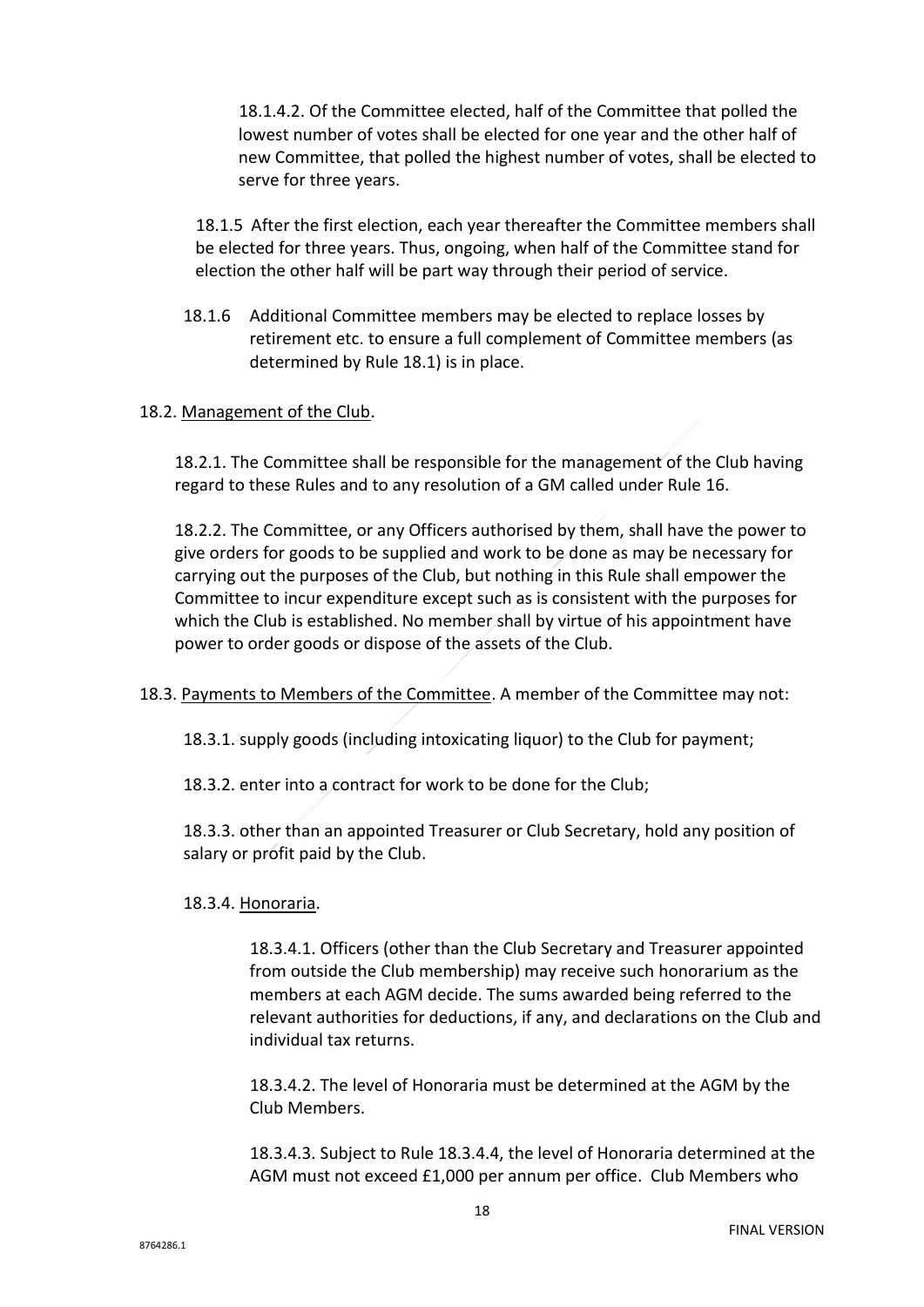hold more than one post may be awarded £1,000 per post for up to a maximum of two posts.

18.3.4.4. If the level of Honoraria determined at the AGM by the Club Members is in excess of £1,000, the consent of the NBT must be obtained, which consent shall not be unreasonably withheld.

18.3.5 Any payment made under this rule 18.3:

18.3.5.1 is subject to any guidelines as may be issued by the NBT from time to time;

18.3.5.2 must be set out in a written agreement; and

18.3.5.3 must be reasonable in the circumstances.

#### 18.4. Conduct of Meetings.

18.4.1. Frequency. The Committee shall meet at least once per month for general business.

18.4.2. The Chairman, or in his absence the Vice-Chairman or President, or in their absence a Chairman elected by the Committee present shall take the chair at meetings of the Committee.

18.4.3. Voting. The quorum of the Committee shall be at least fifty percent (50%) of the total membership of the Committee eligible to vote or four Committee members eligible to vote, whichever is the higher. Each member of the Committee shall have one vote only. Except where otherwise provided in these Rules motions shall be decided by a simple majority of those present and voting. In the event of a tied vote, motions shall be deemed to be lost.

18.4.4. Rescinding a Resolution. No resolution of the Committee shall be rescinded unless notice to rescind has been given at the previous meeting and all members of the Committee informed accordingly.

18.4.5. Minutes. Minutes of all meetings of the Committee shall be taken by the Club Secretary (or in the Secretaries absence a person appointed by the Committee). The Club Secretary shall ensure the minutes of the meetings to be retained for at least seven years.

18.5. Vacation of Office. Committee members will vacate their office:

18.5.1. upon removal from office under Rule 20;

18.5.2. upon cessation of membership of the Club under Rule 12;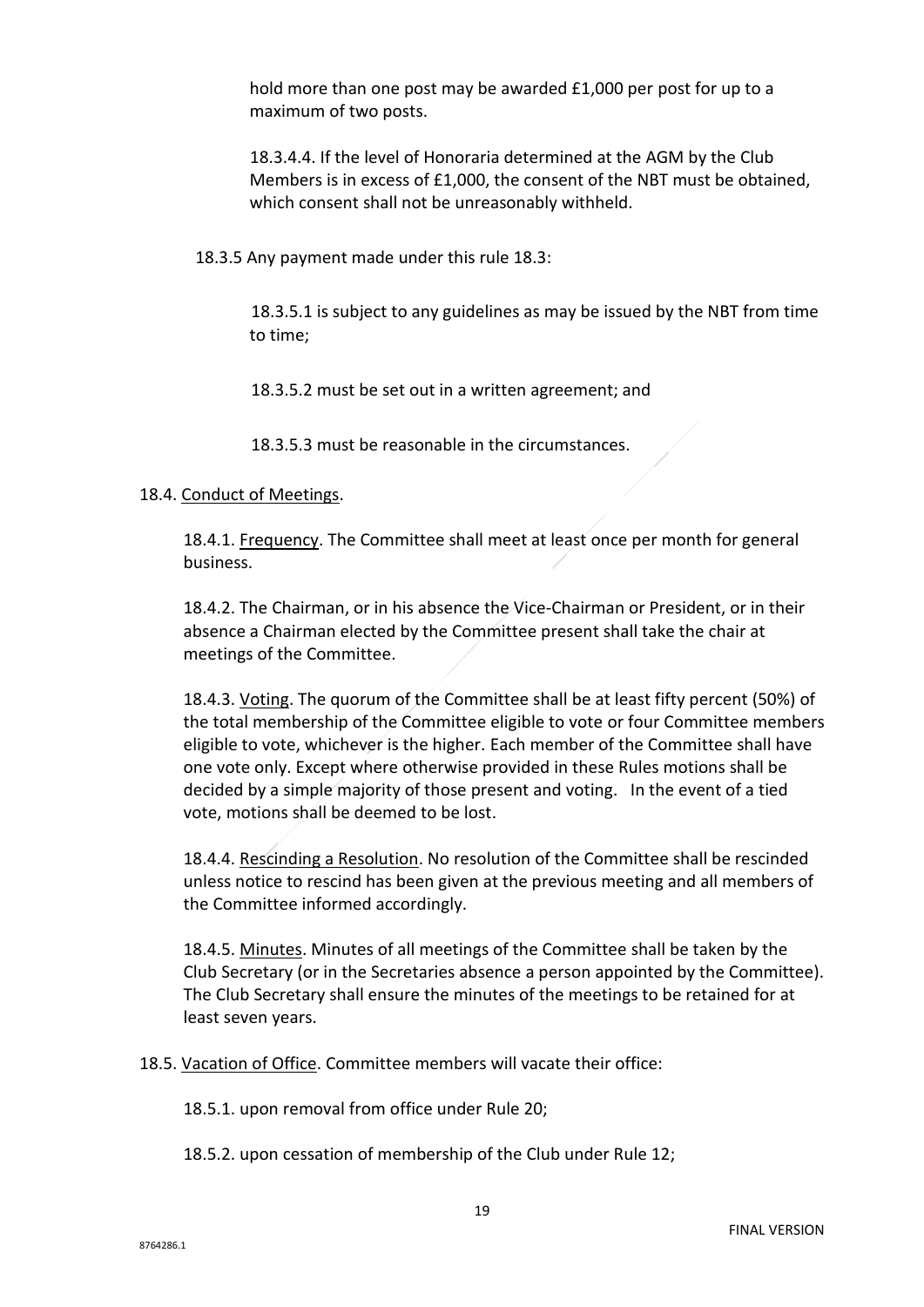18.5.3. upon suspension under Rule 22;

18.5.4. upon resignation submitted to the Club Secretary in writing;

18.5.5 upon cessation of membership of RBLS;

18.5.6. upon suspension or expulsion of membership from the RBLS, a successful appeal against the offence during the period of elected service shall enable the member to continue Committee service;

18.5.7. upon death.

18.6. Vacancies. In the event of a vacancy arising amongst the members of the Committee, the Committee shall have the power to co-opt an eligible Club Member (see Rule 19.4) to fill the vacancy until the next ballot held under Rule 19; the co-opted period shall not continue beyond the next annual election.

18.7. Sub-Committees. The Committee may appoint sub-committees (A Finance Sub-Committee shall be appointed), who shall be answerable to the Committee only, and all monies voted for the use of or received by the sub-committee shall be dealt with in accordance with Rule 17.5.4 and 17.5.5

#### 18.8. Finance Sub-Committee.

18.8.1. The club Committee shall, at the first meeting following each election, appoint a Finance sub-Committee. It shall consist of three Club Members or appointed individuals who are not Officers, one of whom must be on the Club Committee and one shall act as Chairman. At meetings of the Finance Sub-Committee the Club Secretary and Treasurer are to be in attendance in a non voting capacity. Other Officers may attend such meetings but take no part in the proceedings unless requested to do so by the chairman of the meeting.

18.8.2. It shall be the duty of the Finance sub-Committee:

18.8.2.1. to monitor the performance of the Club against budget projections;

18.8.2.2. arrange for stocktaking on the first convenient day of each month either by themselves or by an agent duly appointed for that purpose;

18.8.2.3. check all demands for payment with the order book of the Club, and with the delivery notes and invoices;

18.8.2.4. to report to the Committee whether such stock records agree with the returns made to the Club by the Steward, and whether the demands for payment are correct;

18.8.2.5. to see that the vouchers are produced by the Club Secretary for all payments made by him or by order of the Committee;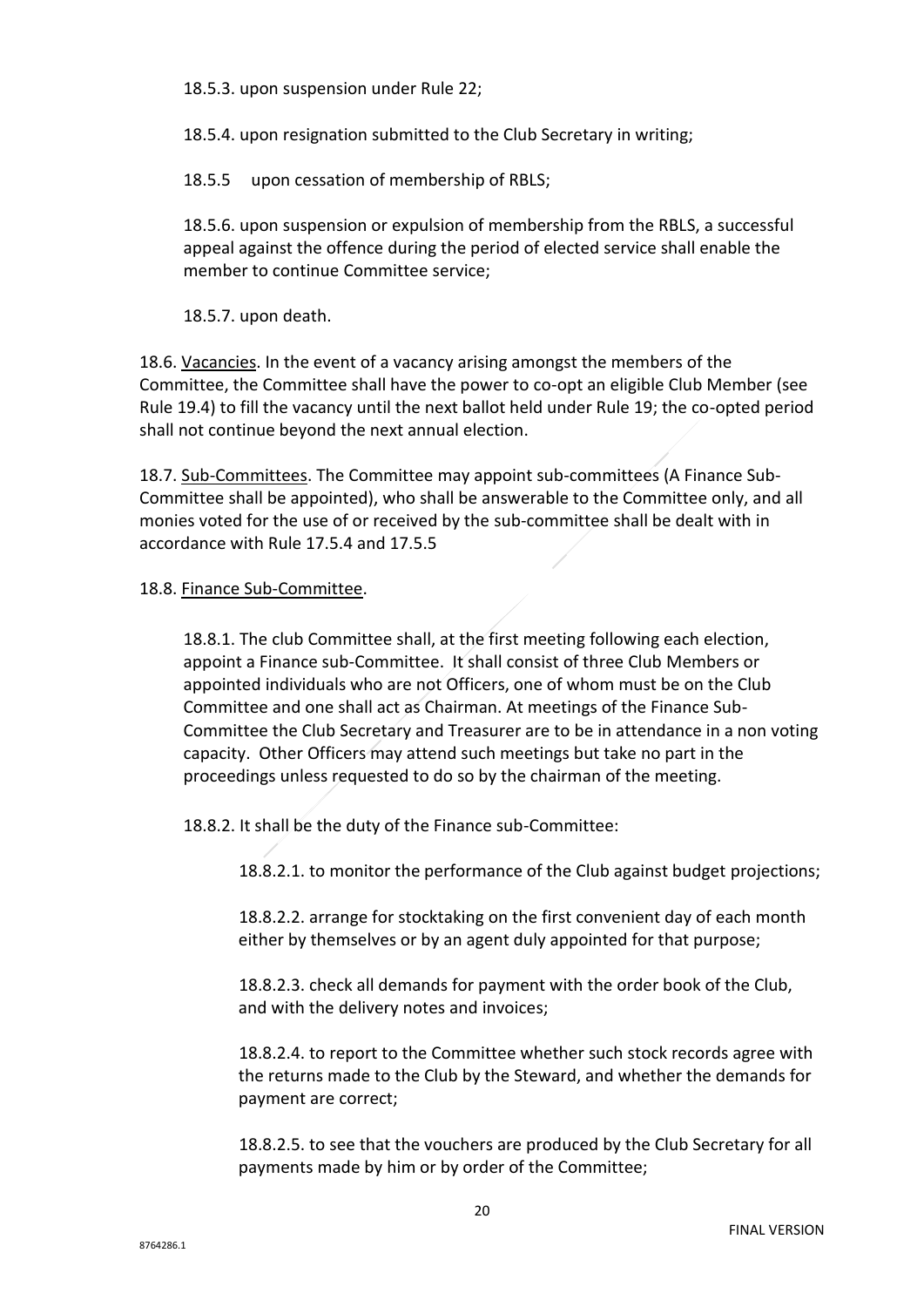18.8.2.6. to check whether the Club Secretary's cash record is correct and up to date. The amount being reconciled with the Treasurer's records and bank statements of Club accounts;

18.8.2.7. to present to the monthly meeting of the Committee up to date records.

18.8.2.8. Unelected sub-committee members have no voting rights on the club committee.

18.8.3. The proceedings of the Finance sub-Committee shall be recorded by the Club Secretary in a minute book kept for that purpose. All cheques drawn upon club Accounts shall be singed by at least one officer and a member of the Financial Sub Committee, both being authorised signatories.

18.9. Fidelity Insurance. All Officers, Committee members and employees of the Club whose duties may involve them in the handling of Club money or stock must be insured under an insurance policy which protects the Club against dishonesty and fraud. The premium shall be paid by the Club.

# **19. Conduct of Elections**

19.1. Procedure. The election of officers and the Committee shall be carried out in the following order:

19.1.1. First for the position of Chairman, then Vice Chairman and President followed by the Committee, all of which shall be by ballot.

19.1.2. A Club Member may be nominated for more than one position but may hold no more than one. Once a Club Member is elected, then that person's name must be removed from all other ballot papers.

19.1.3. In the event that an elected Club Member declines to accept that particular office, then a fresh ballot must be held.

19.1.4. Each Club Member shall have one vote for each vacancy.

# 19.2. Ballots

19.2.1. Ballots shall be held either during the AGM or during the fourteen days following the AGM.

19.2.2. Ballots held during the fourteen days following the AGM shall remain open for at least three hours on the evenings of two consecutive days.

#### 19.3. Scrutineers

19.3.1. Ballots shall be carried out under the directions of the Committee by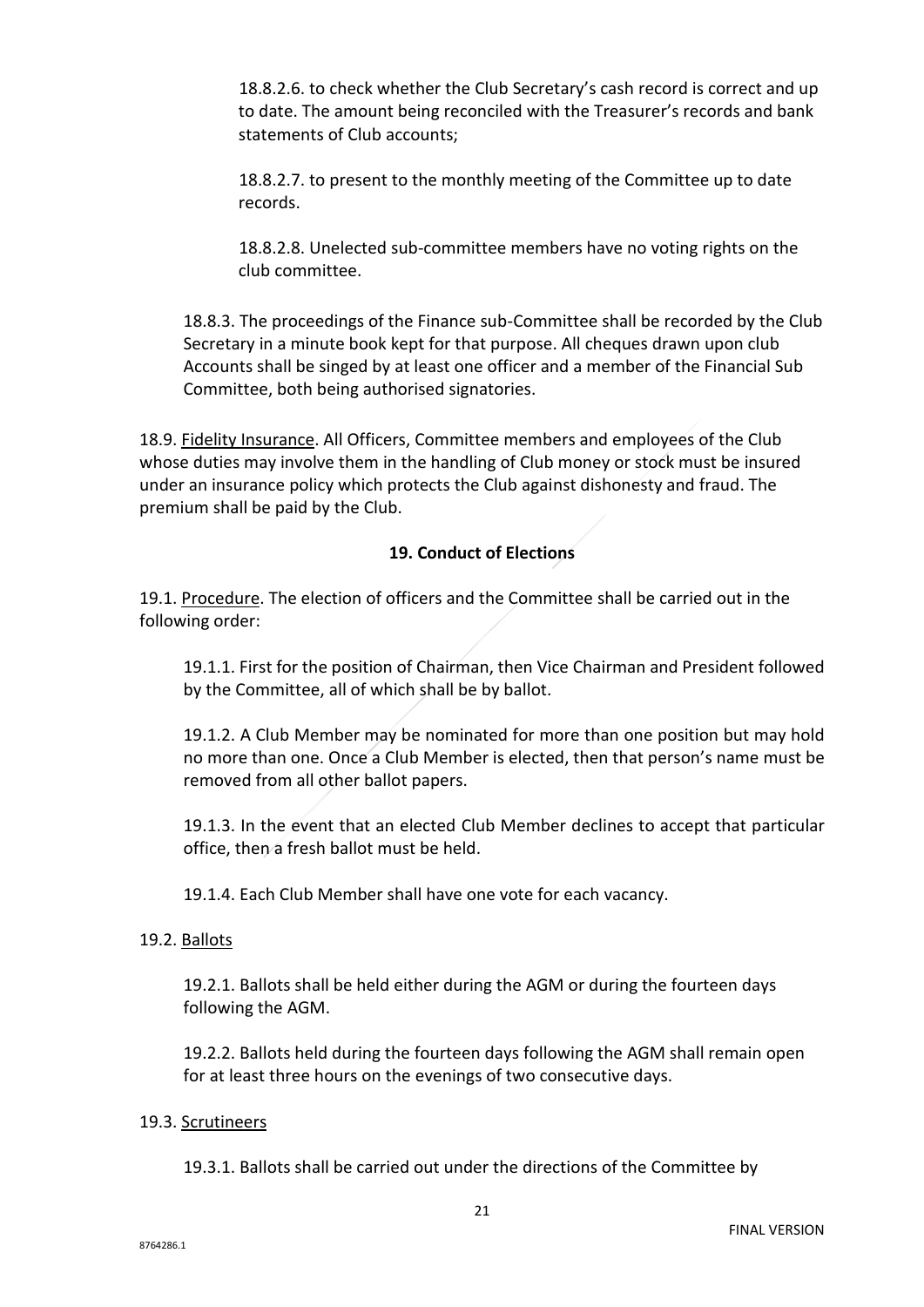three scrutineers appointed by the Club Members at the AGM. Scrutineers shall not be candidates or officers.

19.3.2. The Scrutineers shall, at the conclusion of the ballot, seal up the ballot papers, if applicable, and hand them to the Club Secretary, who shall retain them for seven days.

19.3.3. A scrutiny shall take place if a written demand is presented to the Club Secretary within seven days from the close of the ballot, signed by not less than onetenth of Club Members, and a scrutiny shall be carried out by three different scrutineers, to be named by the outgoing Committee, and their decision shall be final.

# 19.4. Eligibility.

19.4.1. Subject to rule 7.2.4, any Club Member (giving consent) shall be eligible for nomination for the Committee on completion of six months membership of the Club. All persons nominated to serve as elected Officers of the Club must have completed a qualifying period of committee service as determined by the Club Members and ratified by the Committee in the Club bye-laws.

19.4.2. Nominees must be proposed and seconded by two Club Members who must sign the nomination sheet. Nominators must have completed six months membership within the club.

## 19.5. Nominations.

19.5.1. At least fourteen days before the day fixed for any ballot, a nomination sheet shall be posted prominently on the Club premises by the Club Secretary, on which the names of all candidates for any position must be entered**.** 

19.5.2. This sheet shall remain open until twenty-four hours prior to the AGM, if the ballot is to be held at that meeting, or until the expiration of at least twenty-four hours following the AGM, if the ballot is to be held during the fourteen days following the date of the AGM.

19.6. Results of Ballots. The results of ballots shall be made known within twenty four hours of the close of the ballot, by posting a notice on the Club notice-board, attested by the signatures of the scrutineers recording the number of votes polled by each candidate and indicating which of the candidates are elected, the candidates receiving the highest number of votes being those elected, except as detailed in rule 19.7.

19.7. Resolution of Difficulties. Should the ballot result in two or more candidates receiving an equal number of votes for the last or only vacancy or vacancies in a particular post, the names of such candidates shall be written on slips of paper, which shall be placed so that the names are concealed, and the President, or in his absence some person appointed by the scrutineers, shall then draw as many slips as there are vacancies to be filled, and the Club Members whose names are so drawn shall be declared duly elected.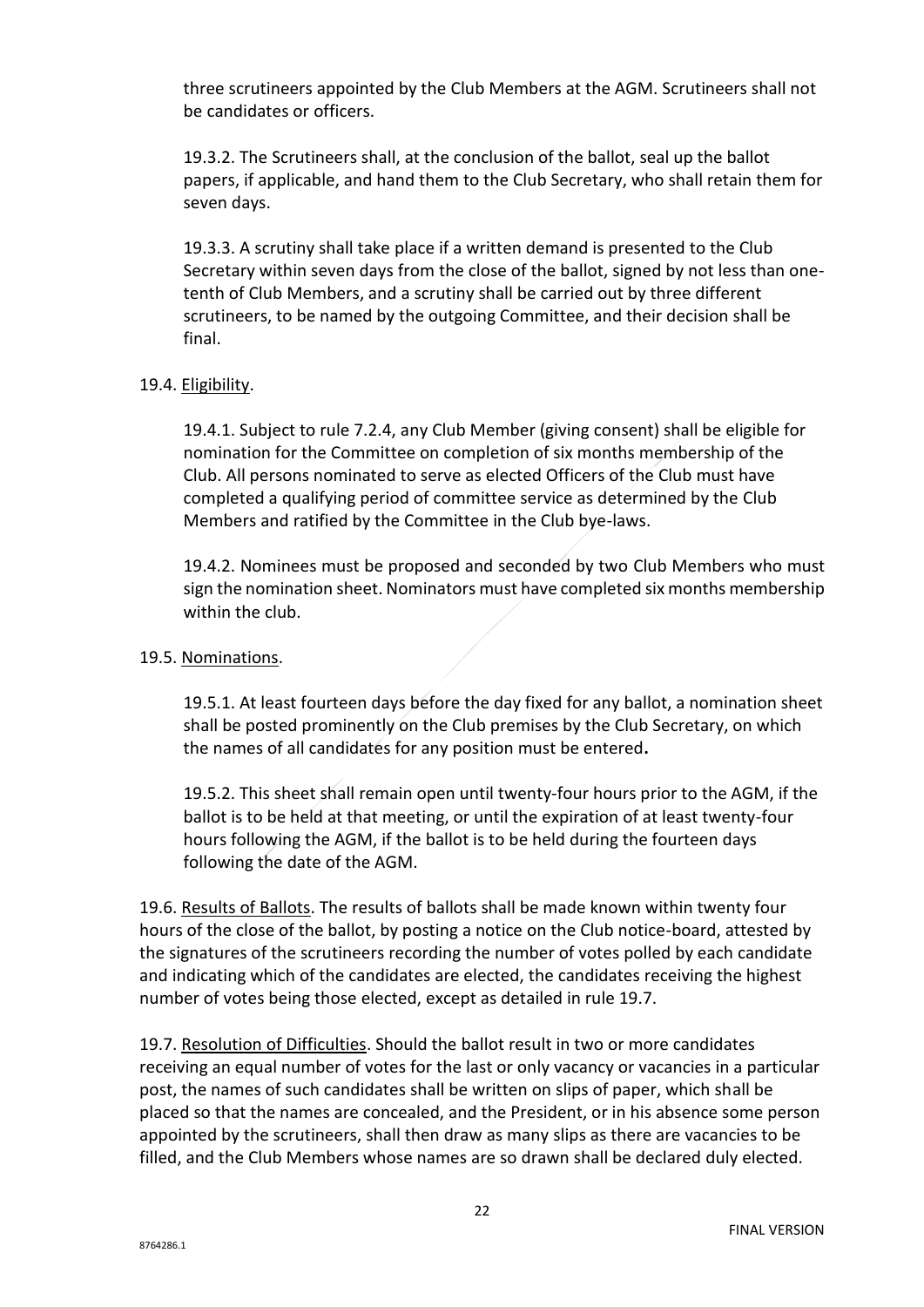# **20. Removal from Office**

20.1. The Committee or any member or members thereof, including the elected officers, may be removed by the votes of two thirds of the Club Members present and voting at a SGM called for that purpose.

20.2. In the event of the removal or the resignation of the whole or majority of the Committee, the Club Secretary shall obtain nominations and arrange for holding a ballot, (see Rule 19.4) and the result shall be declared to an SGM to be called by the Club Secretary.

20.3. The time and notices required by rule 16 for special general meetings shall not apply in this case, but three days shall be allowed for nominations, the ballot shall be held on the succeeding three days and the SGM held within three days of the close of the ballot.

# **21. Misconduct of Club Members**

21.1. No gaming (other than that permitted by law), drunkenness, prohibited items/substances, bad language or other misconduct shall be permitted on the Club's premises including the grounds and appurtenance thereof of any premises belonging to the Club or RBLS or on any website or social media site.

21.2. Any officer or member of the Committee, or any person duly authorised by the Committee shall have power to order the immediate withdrawal from the Club's premises (including the aforesaid grounds, appurtenances and premises) of any Club Member contravening the provisions of rule 21 and the Club Member may be dealt with by the Committee under rule 22.

21.3. Such a Club Member shall have no right of re-entry to the Club premises, until attending a meeting of the Committee, at their request, except that the Club Member may attend appropriate Branch business meetings, but not make any purchases in the club and should leave the club premises immediately after the Branch meeting. Such members shall be eligible for nomination to the Committee, should the AGM fall within the period such Club Member is being denied access to the club.

21.4. If the next ordinary meeting of the Committee be within less than three days, the Club Member may claim to appear before them at that meeting and to have his case dealt with, waiving the length of notice required by the said rule 22 if applicable.

# **22. Disciplinary Powers of the Committee**

22.1. The Club must adopt a formal disciplinary procedure which shall be posted on the club notice board.

22.2. The Committee shall have power to reprimand, suspend (for not less than 3 months nor more than 12 months), or expel any Club Member who shall infringe any rule, or whose conduct, whether within or without the Club premises shall in their opinion, bring the name of the RBLS Club, the RBLS Branch, the RBLS or the RBLS Women's Section into discredit.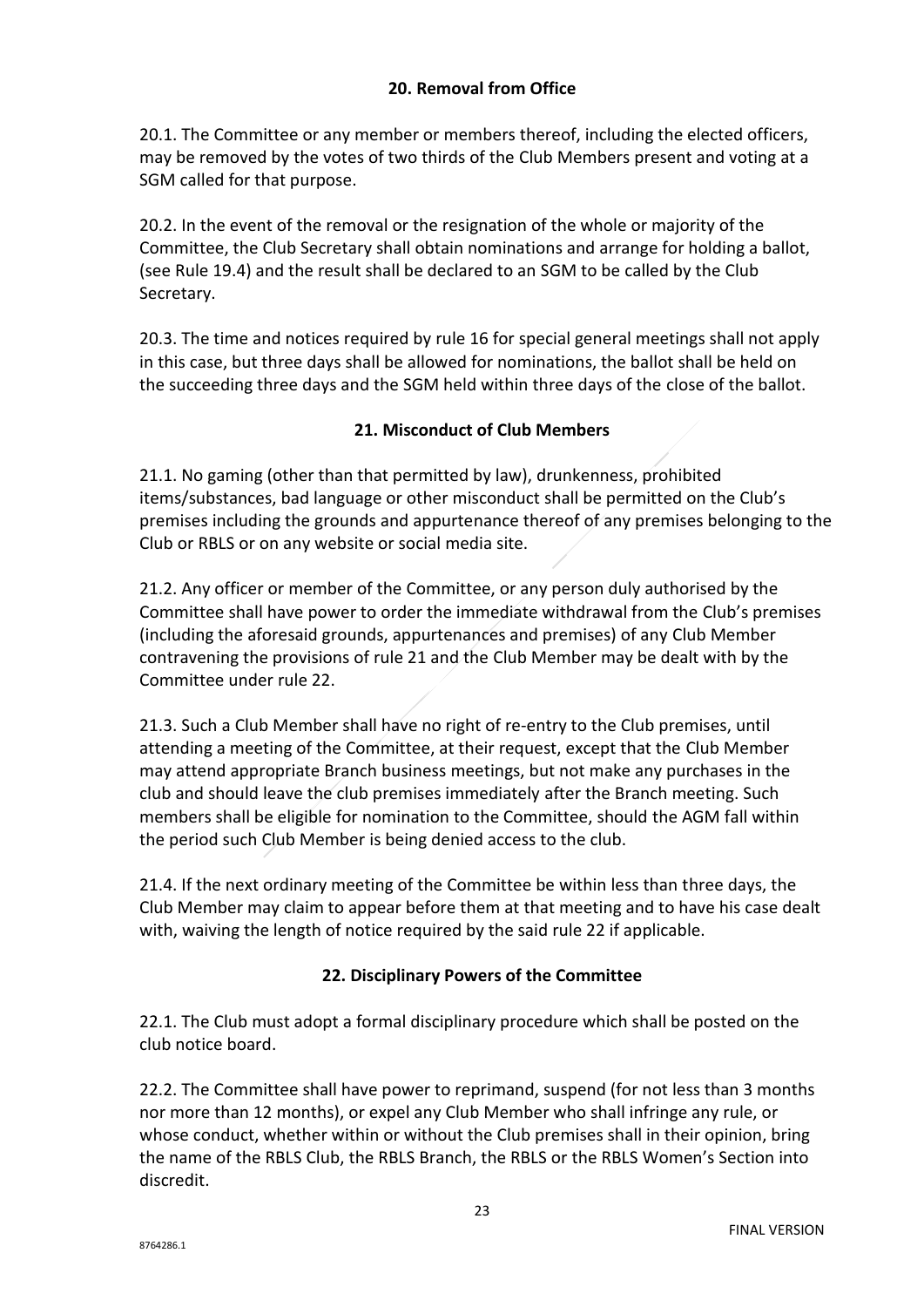22.3. No Club Member shall be reprimanded, suspended or expelled without being given an opportunity to be heard by the Committee and to advance a defence. Any Committee member having any conflict of interest shall not participate in this process.

22.4. A majority of two thirds of the Committee then present and voting shall be required to determine whether:

22.4.1. The Club Member is guilty or not guilty of the charge of misconduct.

22.4.2. To Reprimand, Suspend or Expel the Club Member from the Club.

22.5. Every Club Member required to appear before the committee under this rule (Rule 22) shall receive at least seven clear days written notice from the Club Secretary and the appearance shall normally be within 28 days of the alleged offence.

22.6. Notice shall be sent by first class post which shall be deemed to have been received two days following the dispatch of the notice, for the purpose of giving notice to the Club Member. In the event that the Club Member fails to attend the meeting without notifying the Club Secretary of substantial mitigating circumstances e.g. sickness or holiday then the meeting may take place in their absence and an award made.

22.7. The decision of the Committee shall be notified by the Club Secretary in writing to the Club Member within seven days of the Committee Meeting.

22.8. A suspended Club Member shall remain liable to pay his subscription but shall not be permitted to use any of the facilities of the Club or take any part in the affairs of the Club.

22.9. The Club Secretary shall invalidate the Club Membership for the suspended period.

22.10. Following a period of suspension, the Club Member shall return to full privileges.

# **23. Appeals**

23.1. The decision of the Committee under rule 22 shall be final, unless any Club Member who is suspended or expelled, shall, within twenty-eight days of having been notified in writing of the decision of the Committee, lodge an appeal to the Club Secretary.

23.2. A Club Member suspended or expelled shall have the right to appeal as set out in the RBLS Constitution, to the Area Executive via the Club Secretary. The commencement of the appeal proceedings shall be held within 28 days of the lodging of the appeal unless there are substantial mitigating circumstances e.g. the appellant is unable to attend through sickness or holiday.

23.3. The findings of the appeal shall be reported to the Chairman of the Club and the accused/appellant in writing within seven days of the proceedings. The decision of the Area Executive shall be final.

# **24. Disputes**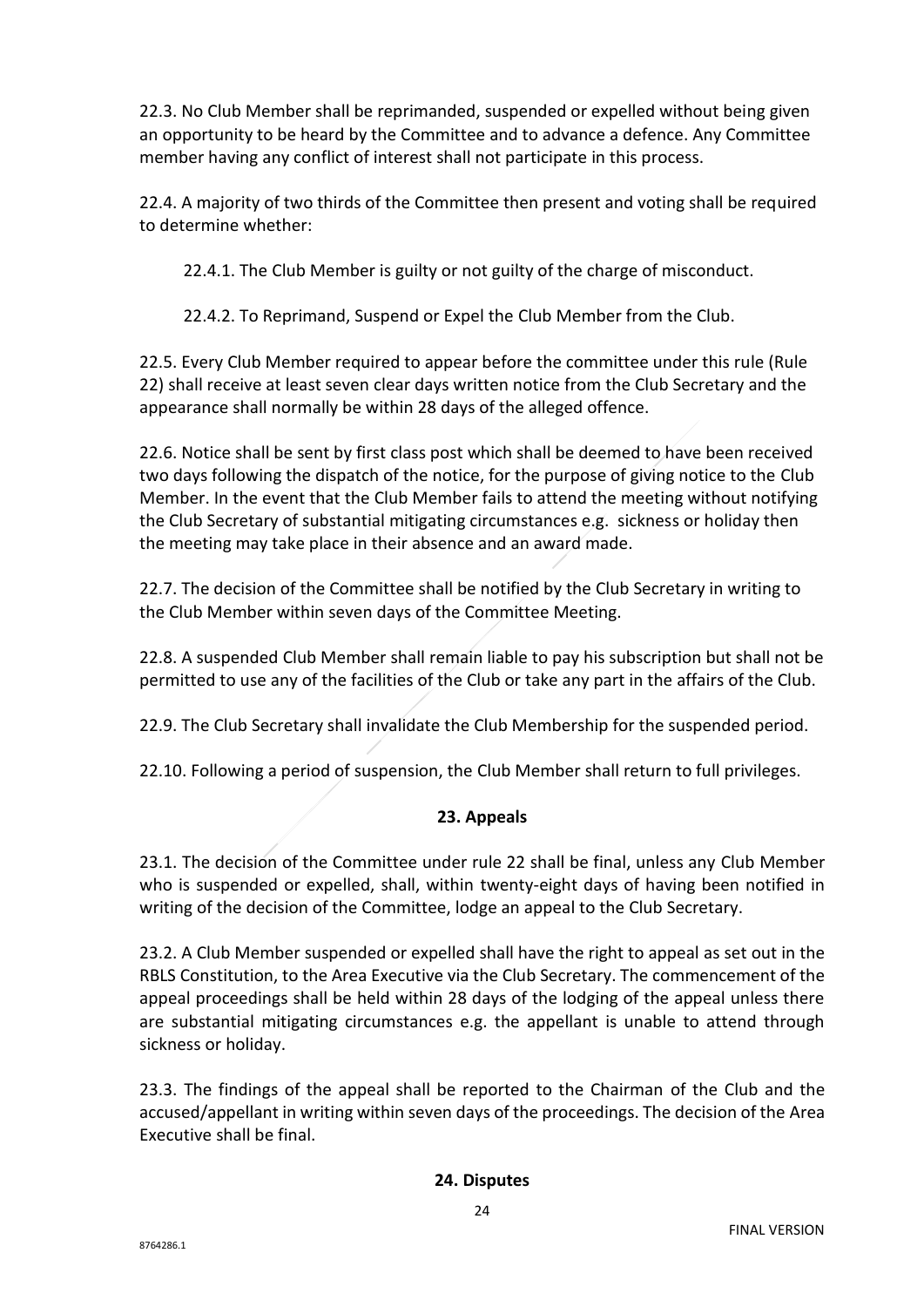24.1. Disputes being the subject of disciplinary proceedings under rules 22 and 23 shall not be covered under this rule.

24.1.1. Between a Club Member and an Officer / Member of the Club. All disputes between a Club Member and another Club Member / Officer of the Club shall, unless the Committee elect to refer the matter directly to the Area Executive, be settled by the Committee. The decision of the Committee shall be final, unless any party aggrieved thereby shall, within seven days, produce to the Club Secretary notice of appeal where upon the decision shall be reviewed by the Area Executive as per Rule 23.

24.1.2. Between a Club Member and the Club. All disputes between a Club Member, or person aggrieved who has ceased to be a Club Member, and the Club, shall be referred direct to the Area Executive as per rule 23.

# **25. Inspection of Records by Members**

25.1. Rights of Inspection. Subject to data protection law, any Club Member or person having an interest in the funds, which shall be deemed to include the CEO, the NBT, the Area Executive and the Branch to which the Club is affiliated shall have the right after giving seven days written notice, to inspect (but not take away or copy) at the registered office, the records of account and records containing the names of the Club Members, including all the particulars in the duplicate register of Club Members (as per rule 11.2), at all reasonable times. It shall be the duty of the Club Secretary to produce the same for inspection accordingly. Inspection of the loan account may be carried out only by an officer of the Club or person specially authorised by a resolution of the Committee.

25.1.1 No other person has any right to view or receive a copy of the Register of Members except as conferred on statute or ordered by a court of competent jurisdiction.

25.2 Discretionary. A Club Member may, at the discretion of the Committee, on giving seven clear days prior notice of his reason in writing to the Club Secretary, inspect the minutes of any meeting of the Committee. Minutes of GM will be available for inspection by a Club Member on giving not less than seven days written notice to the Club Secretary. The minutes may not be considered a true record of proceedings until accepted at a subsequent GM (e.g. the minutes of an AGM become a formal record on acceptance at the next AGM).

# **26. Annual Returns**

26.1. Financial Year. The financial year of the Club shall run from the first day of

……………………………… to ………………………………

26.2 Statutory Returns.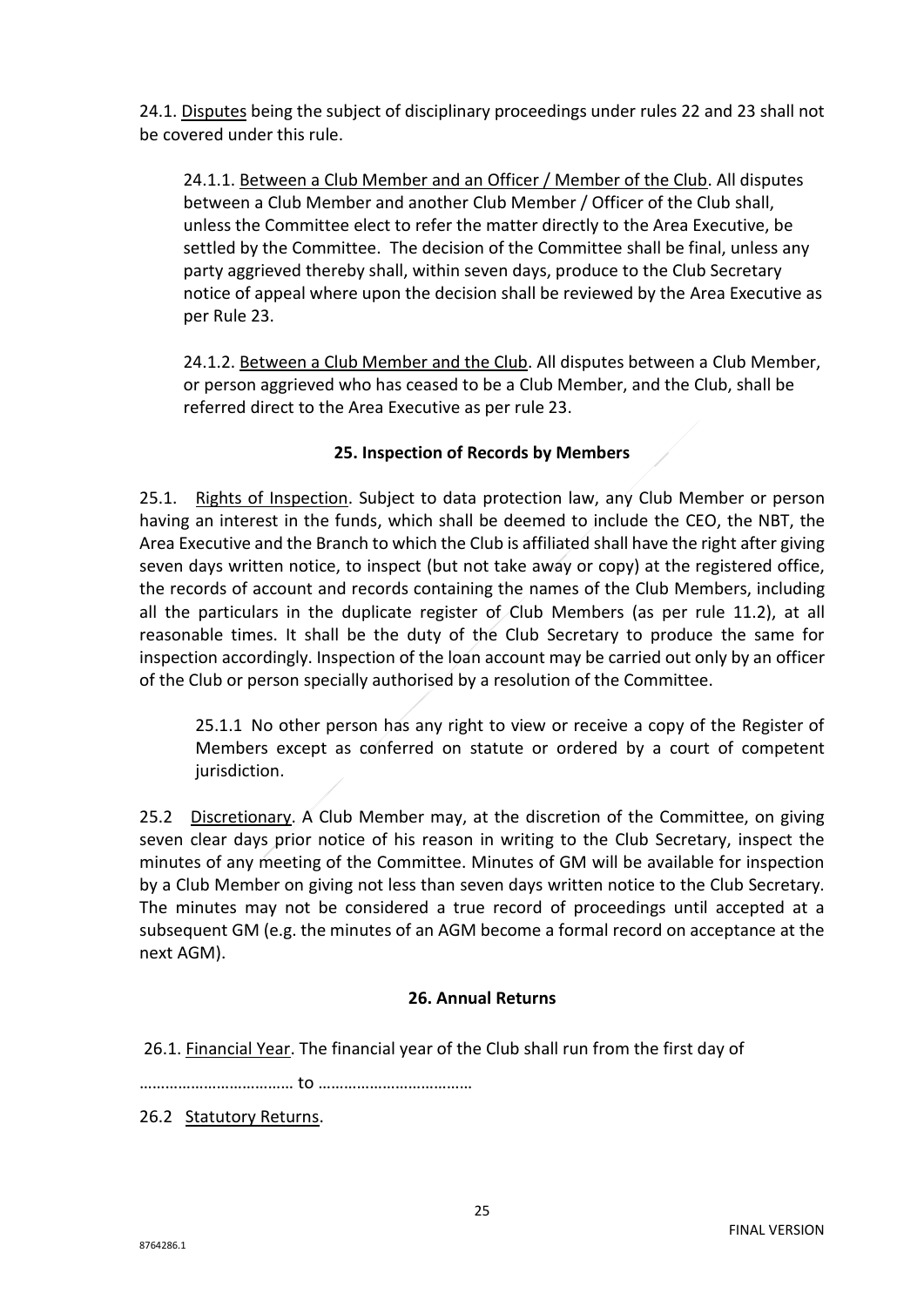26.2.1. Every year, within seven months of the club's financial year end, the Club shall submit to the FCA, the completed form AR30, or any other form / document required by the FCA together with:

> 26.2.1.1. a copy of the report of the auditor on the Club's accounts for the period included in the return or with a copy of such other report (if any) as is required by statute for such period;

> 26.2.1.2. a copy of each balance sheet made during that period and of the report (if any) of the auditor or other appropriate person on that balance sheet as required by statute.

# 26.3. Royal British Legion Scotland Returns.

26.3.1. The Club shall submit an annual return direct to RBLS HQ, to continue to hold a RBLS Club Licence on the Form provided by RBLS HQ with a copy of the Club's annual/audited Club Accounts and Accountants Report and any other documents requested by RBLS HQ.

26.3.2. The deadline for submission of the RBLS Return will be stipulated by RBLS HQ annually.

26.3.3. The Club is bound by the conditions contained within the RBLS Club Licence. The Licence is to be displayed in a prominent position within the Club.

# **27. Audit**

27.1. The Club Members shall vote annually, as allowed by section 84 of the Co-operative and Community Benefit Societies Act 2014, at the Annual General Meeting, to have, when necessary in law or where the membership requires:

27.1.1. a full audit carried out by a qualified auditor; (Mandatory for turnover in preceding year in excess of £10.2M or total assets in excess of £5.1M, or such other figures prescribed by law)

27.1.2. an accountant's report by a qualified auditor; (Mandatory for turnover in preceding year in excess of £90k but did not exceed £10.2M. Total assets below £5.1M, or such other figures prescribed by law)

27.1.3. or unaudited accounts; (Turnover in preceding year below £90k. Total assets below £5.1M, or such other figures prescribed by law)

27.2. If a full audit or a report is required, a person who is a qualified auditor under section 91 of the Co-operative and Community Benefit Societies Act 2014 shall be appointed. The qualified auditors, if so appointed, shall not be Officers, Committee Members or employees of the Club and nor shall they be partners of, or in the employment of, or employ, an Officer or Committee Member of the Club.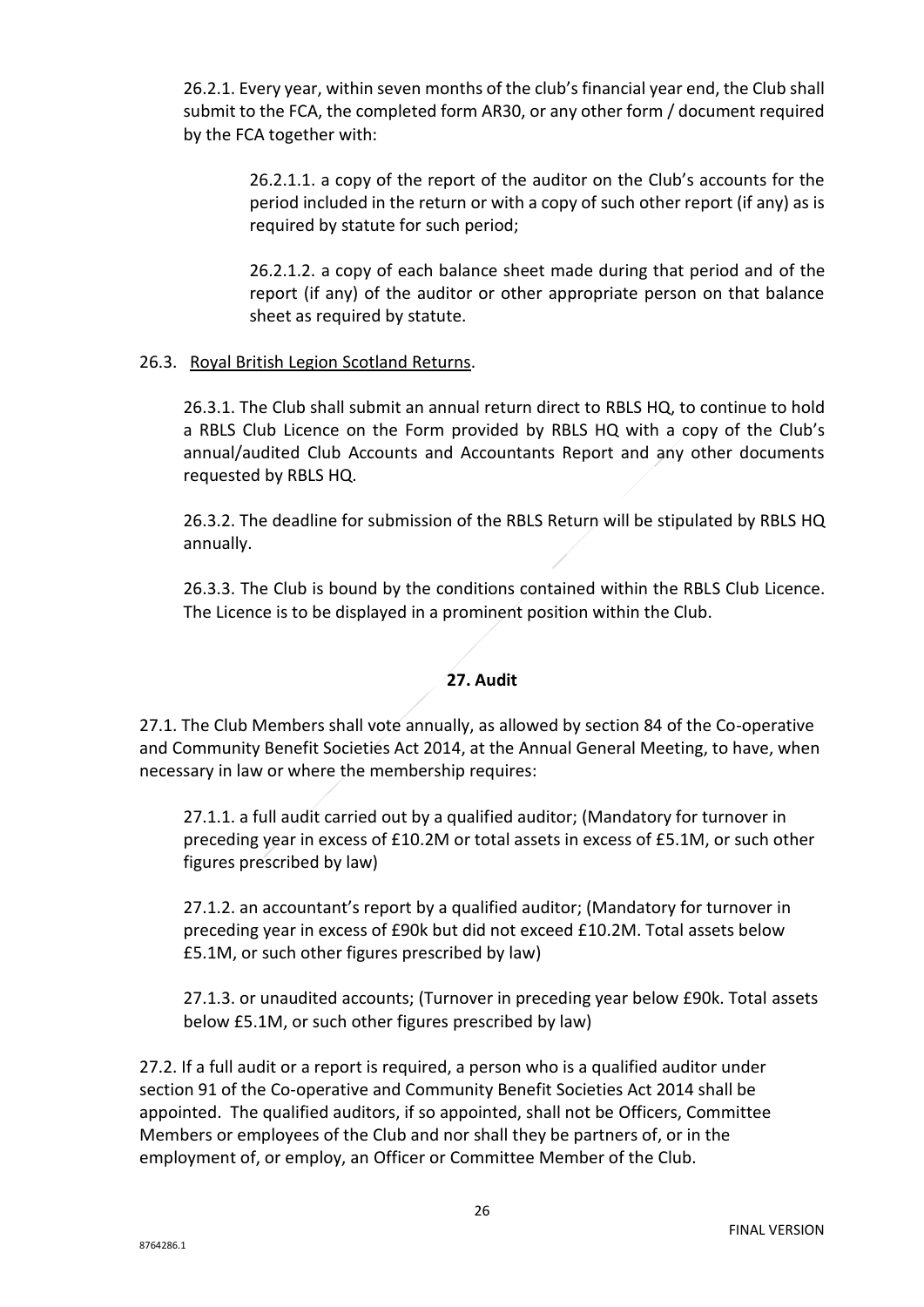27.3. If the membership of the Club votes for unaudited accounts, the Club's income/expenditure ledger shall be scrutinised by the Club Secretary and Committee Members only and signed, as a true record, by the Secretary and two Committee Members or any other number as may be required by legislation. An income/expenditure report will be prepared to present to the Club Members at each Annual General Meeting.

27.4. Display of Balance Sheet. The Club shall keep a copy of the latest balance sheet together with the financial report, displayed in a conspicuous place at the registered office.

# **28. Surplus**

28.1. An AGM may resolve to apply the whole or any part of the surplus in any of the following ways**:** 

28.1.1. for providing for the redemption of the loan capital;

28.1.2. in the interests generally of the RBLS and the welfare of ex-service personnel;

28.1.3. for any other lawful purpose, subject to rule 28 and in support of the objects under rule 1.

# **29. Application of Funds**

29.1. Except as interest on loans, no profits or funds of the Club shall be distributed among the Club Members other than in pursuance of the provisions of rule 28.

#### **30. Investments**

30.1. The Committee may invest the funds of the Club in or upon any security, being a security in which trustees are for the time being authorised by law to invest for which purposes the section 4A of the Trusts (Scotland) Act 1921 or any Act or Acts amending or in substitution for the same and for the time being in force shall apply as if the Club were a trustee and its funds were trust property but not otherwise.

#### **31. Loans and Loan Stock**

#### 31.1. Loans.

31.1.1. The Committee may obtain advances of money for the purposes of the Club from Club Members or others on bonds, or agreements, or promissory notes, or from members only on certificates in respect of indebtedness of loan stock as provided hereafter. The total amount so obtained shall not exceed £100,000.

31.1.2. The Committee may take any such loan on such terms as to the rate and manner of repayment as it thinks fit; but terms as to the rate of interest agreed to be given on any such advance shall not exceed 5 per cent, per annum or 2 per cent,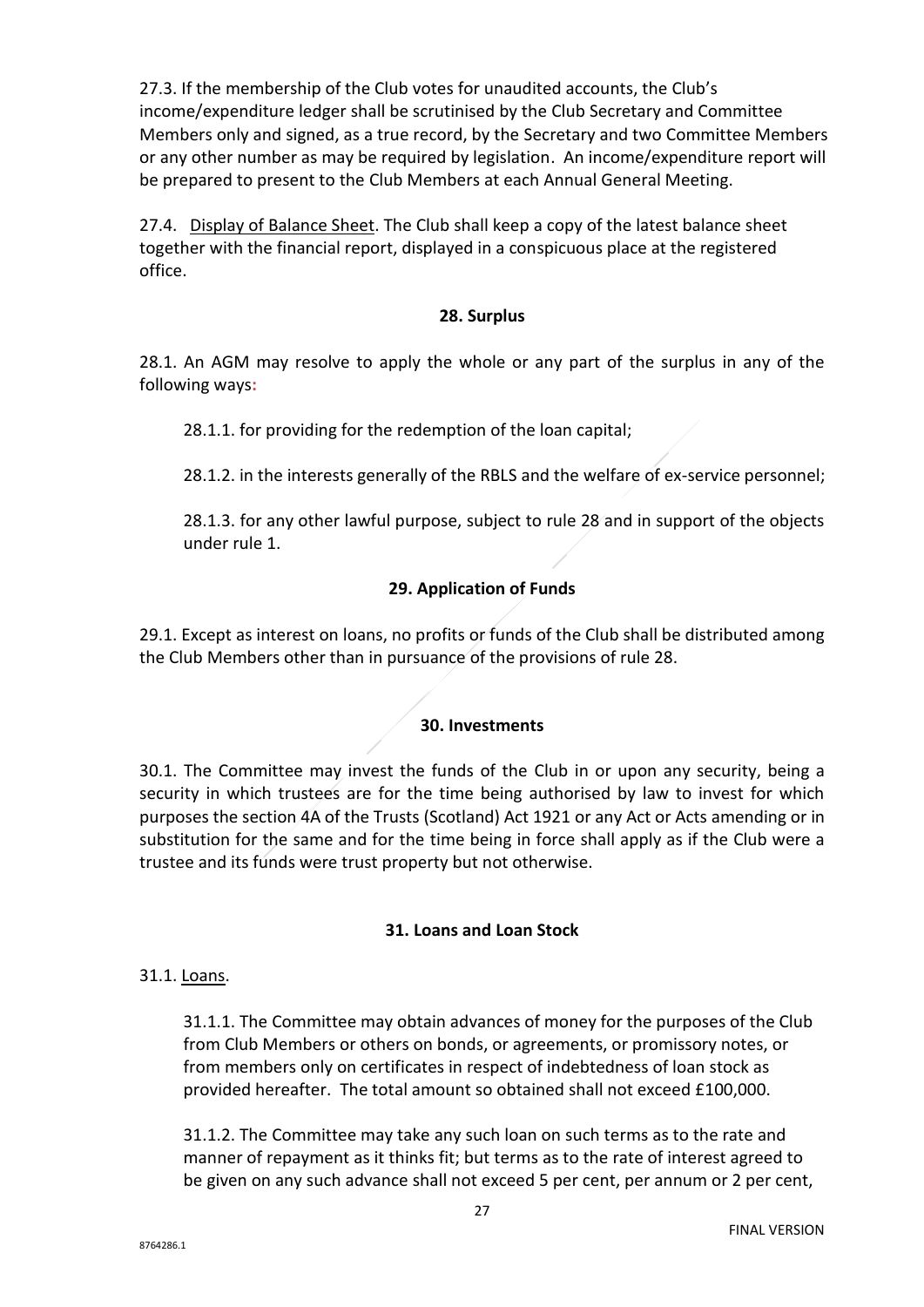per annum, above the base lending rate of the Bank which the Club has its main account, whichever is the higher (except monies borrowed by way of a bank loan or overdraft or by way of a mortgage of the Club's premises).

31.1.3. Any bond of the Club may be made a specific charge upon any property of the Club specified therein or in any schedule thereto, but a separate register shall be kept of all such bonds. All such bonds and other documents shall be made in such form and shall be signed on account of the Club by such persons as the Committee may from time to time direct.

31.1.4. The Club shall not receive monies on deposit.

31.2 Loan Stock. Any amount of loan stock for sums of 50 pence, or multiples thereof, being within the total limit mentioned in the preceding rule, may be issued by the Committee to Club Members only subject to the conditions following:

31.2.1. It shall not confer a right to demand payment of the principal from the Club, unless the interest be not paid within one month of a demand made in writing;

31.2.2. it shall be evidenced by certificates of indebtedness under the hands of two members of the Committee and the Club Secretary, stating the amount of loan stock standing to the credit of the respective holders.

31.2.3. it shall bear interest at a rate not exceeding the rate prescribed in rule 30.1.

31.2.4. the Club Secretary shall keep a register of the holders of loan stock for the time being containing such particulars as the Committee may from time to time direct.

# 31.3. Transfer of Loan Stock.

31.3.1. A certificate of loan stock may be transferred by a form containing such particulars as the Committee may direct.

31.3.2. A fee of 5 pence shall be paid by the transferor upon each transfer. A register of all transfers, containing such particulars as the Committee may direct, shall be kept but no transfer shall be registered unless it is properly stamped, or if made by a Club Member indebted to the Club, without special order of the Committee.

31.3.3. Until the transfer of loan stock is registered no right shall be acquired against the Club by the transferee, nor shall any claim of the Club upon the transferor be affected.

#### 31.4. Repayment of Loan Stock.

31.4.1. Subject to the payment of, or a sufficient provision for, all subsisting claims on the Club, the Committee may from time to time apply any monies which they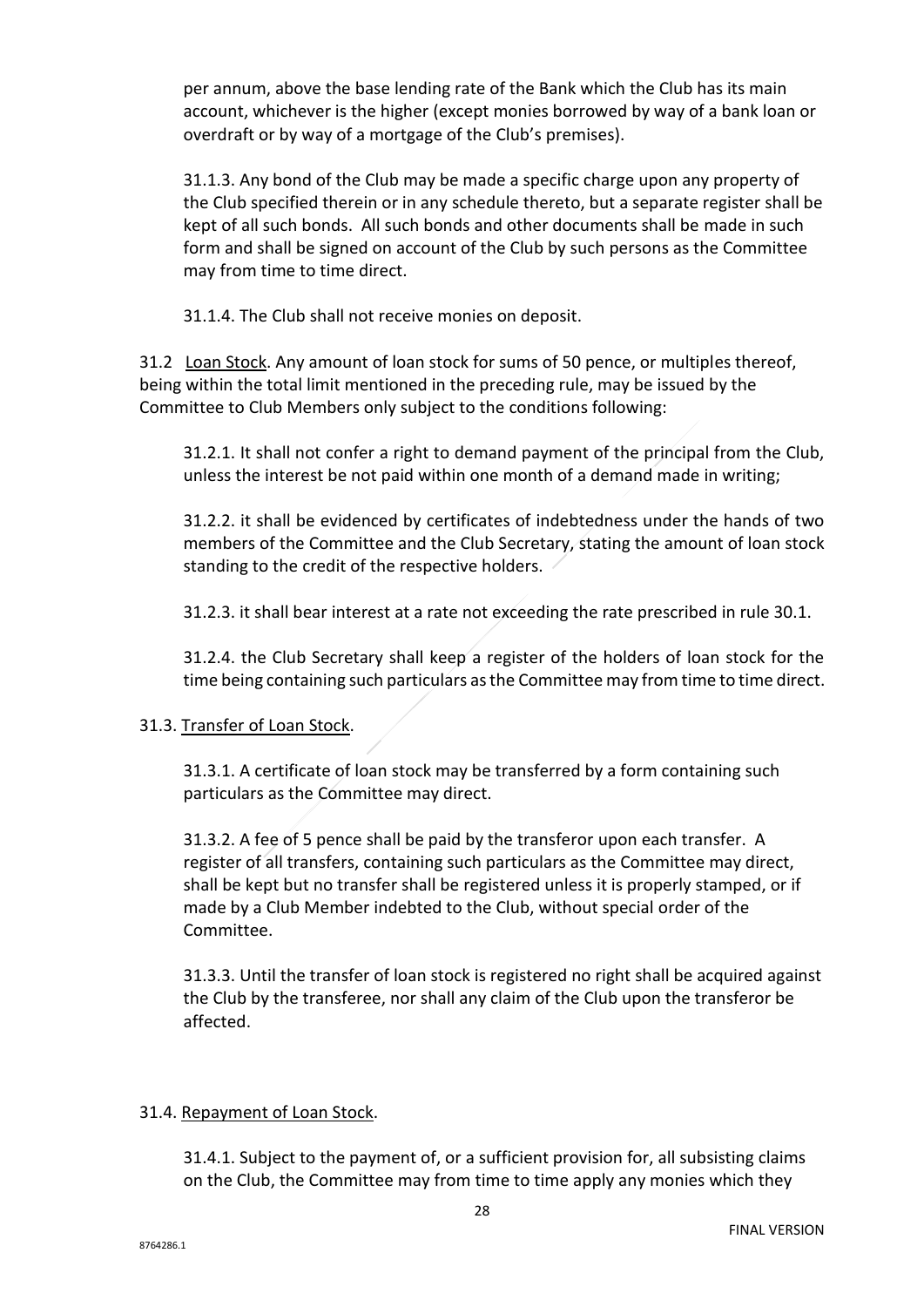cannot profitably invest, to pay off the loan stock holders in the order in which they are entered on the register, or in exceptional circumstances in such order as the Committee may decide.

31.4.2. If a loan stock holder, who has received notice that the Committee is prepared to pay him off, leaves the sum to be thus repaid in the hands of the Club, he shall not be entitled to any interest thereon after the expiration of the time named in the notice of repayment.

# **32. Nominations, and Proceedings on Death or Bankruptcy**

32.1. Upon a claim being made by the personal representative of a deceased Club Member or the trustee in bankruptcy of a bankrupt Club Member to any property in the Club belonging to the deceased or bankrupt Club Member, the Committee shall transfer or pay such property to which the personal representative or trustee in bankruptcy who has become entitled as the personal representative or trustee in bankruptcy he or she may direct.

32.2. A Club Member may in accordance with the law nominate any person or persons to whom (subject to the provisions of the law as to amount and the persons to whom a valid nomination may be made) any of his property in the Club at the time of his death shall be transferred. On receiving satisfactory proof of death of a Club Member who has made a nomination the Committee shall if and to the extent that the nomination is valid under the law either transfer or pay in accordance with the law the full value of the property comprised in the nomination to the person entitled thereunder.

# **33. Disaffiliation**

33.1. The Club may disaffiliate from the RBLS only by:

- 33.1.1 subject to rule 16.6.2., the written consent by paper ballot of three-fourths of the total registered Members as defined in Rule 7, with supporting evidence being supplied to the RBLS nominated scrutineer; and
- 33.1.2 the written consent of the Area Executive who shall gain authorisation from the NBT through the CEO.

# **34. Dissolution**

- 34.1 The Club may at any time be dissolved by:
	- 34.1.1 14 days' prior notice of an intended Instrument of Dissolution or winding up being given by the Club to Area Executive and to the NBT through the CEO;
	- 34.1.2 subject to rule 16.6.2., the consent of three-fourths of the Club Members testified by their signatures to an Instrument of Dissolution in the form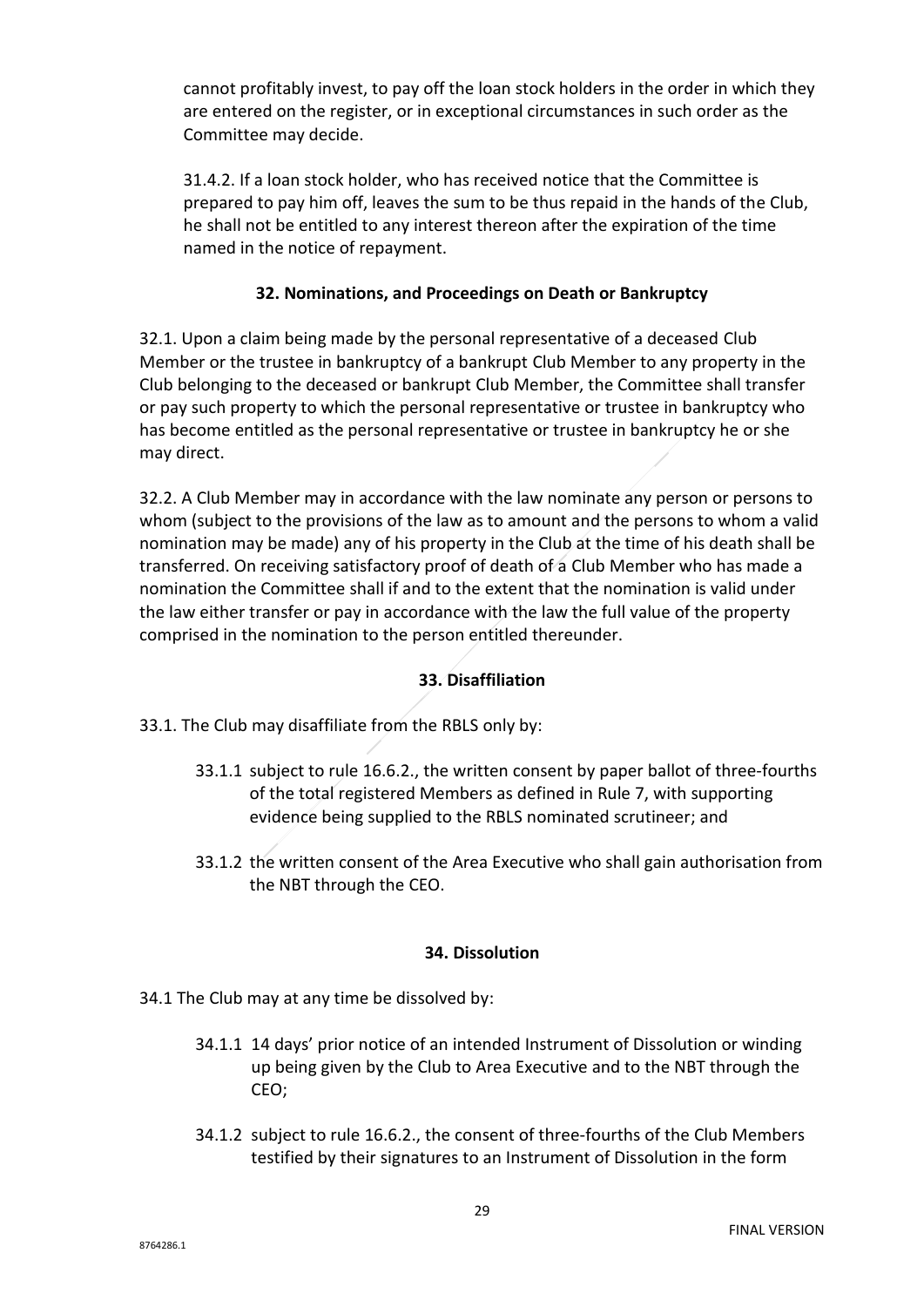provided, via the FCA, by the Act or under any regulations in that behalf, or by winding up in a manner provided for by the Act; and

34.1.3 the Club giving formal notice of any duly passed Instrument of Dissolution or winding up motion to the Area Executive and to the NBT through the CEO within 72 hours of it being passed.

34.2 Upon the dissolution of the Club, all the Club's assets after the discharge of its debts and liabilities shall be applied in furtherance of the objects of RBLS, following consultation between Area and National HQ. Under no circumstances shall the Club's assets be distributed among Club Members as a result of Club dissolution.

8764286.1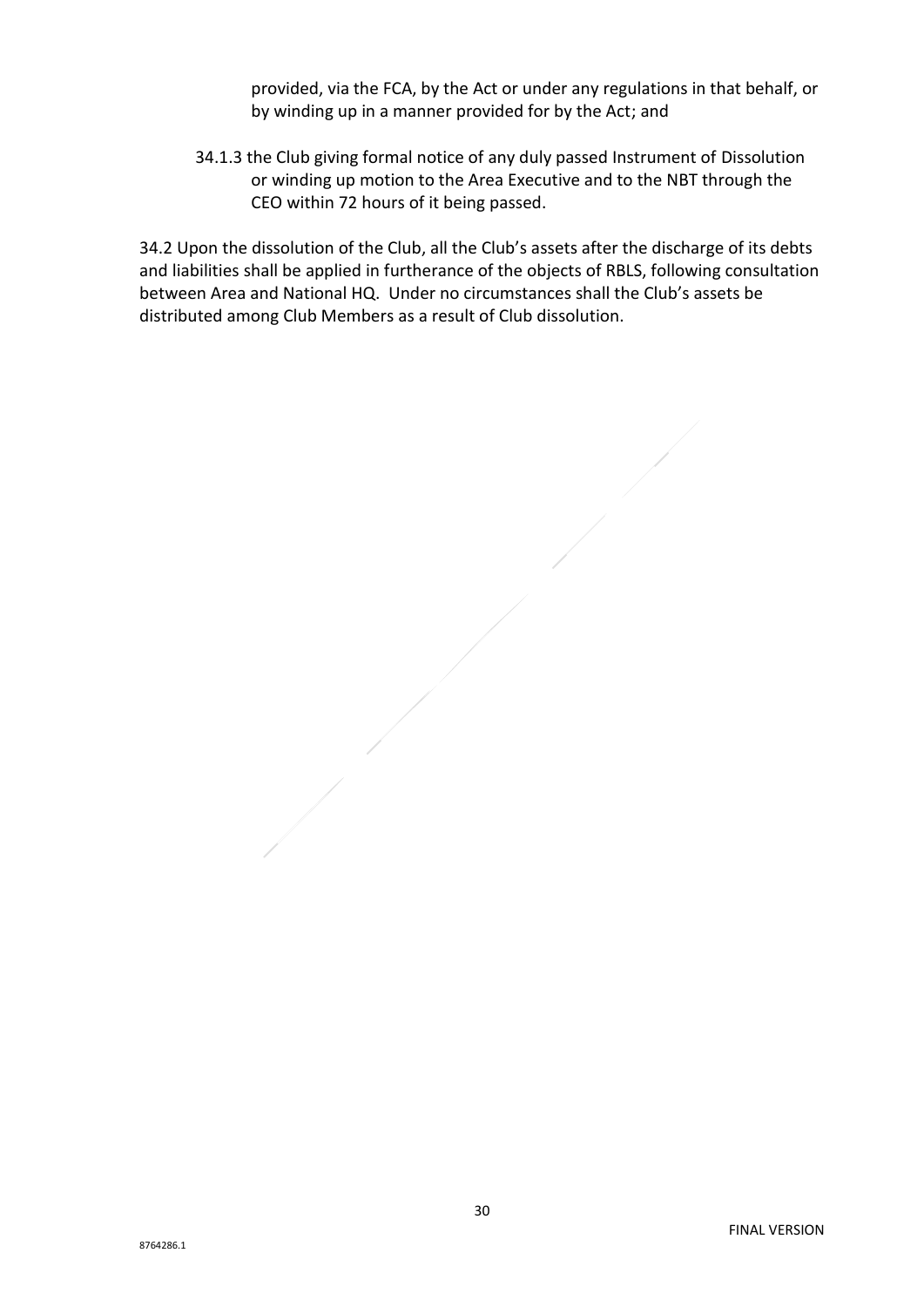# **As at date of Registration of Rules** 1………………………………………………… (Capitals)………………………………….…. 2………………………..……………………… (Capitals)………………….………………….. 3…………………………..…………………… (Capitals)………….………………………… 4……………………………………..……………………………………………………….Secretary

**Signatures of Three Members and Secretary**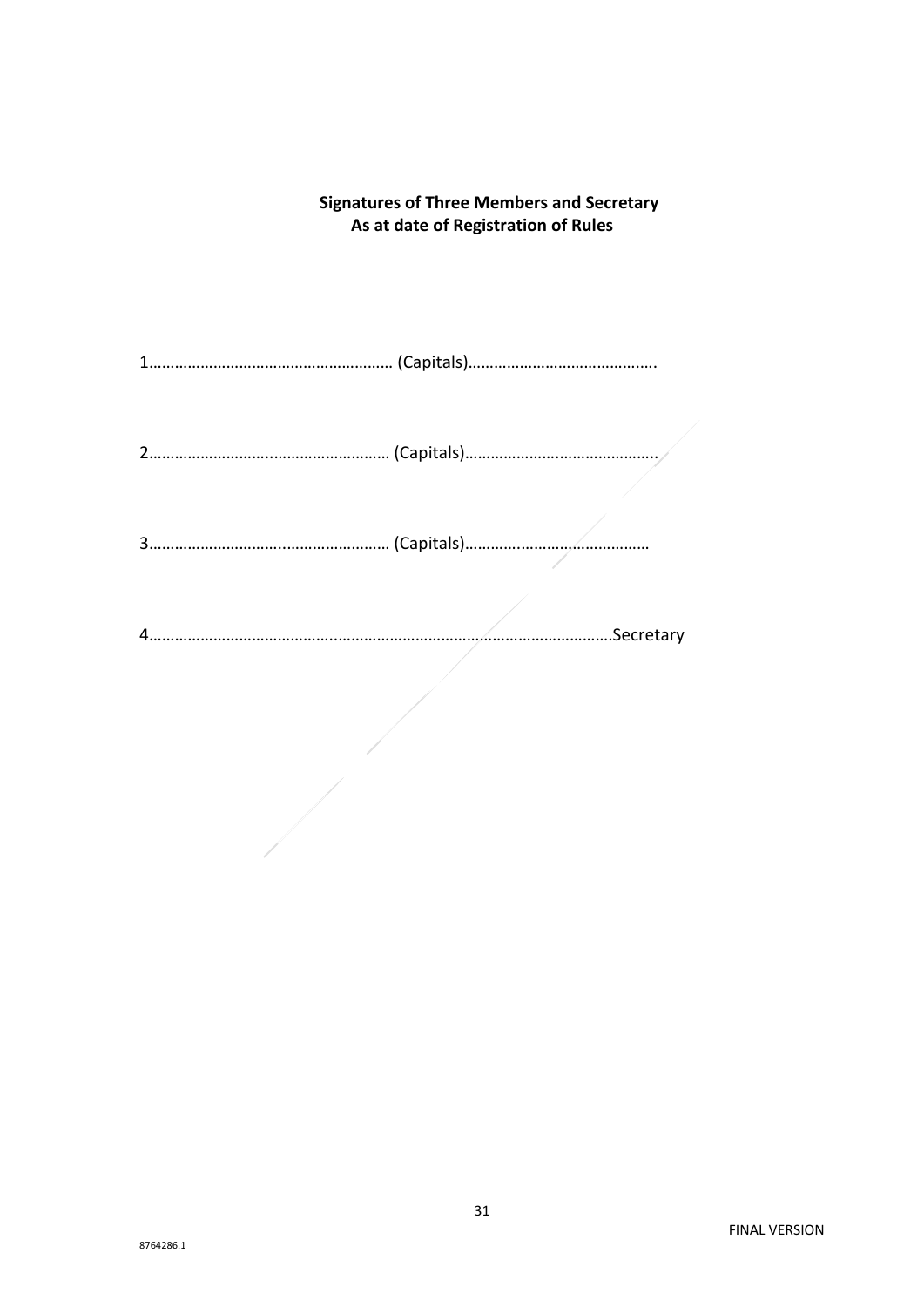THE CERTIFICATE OF REGISTRATION TO BE PRINTED ON THIS PAGE

8764286.1